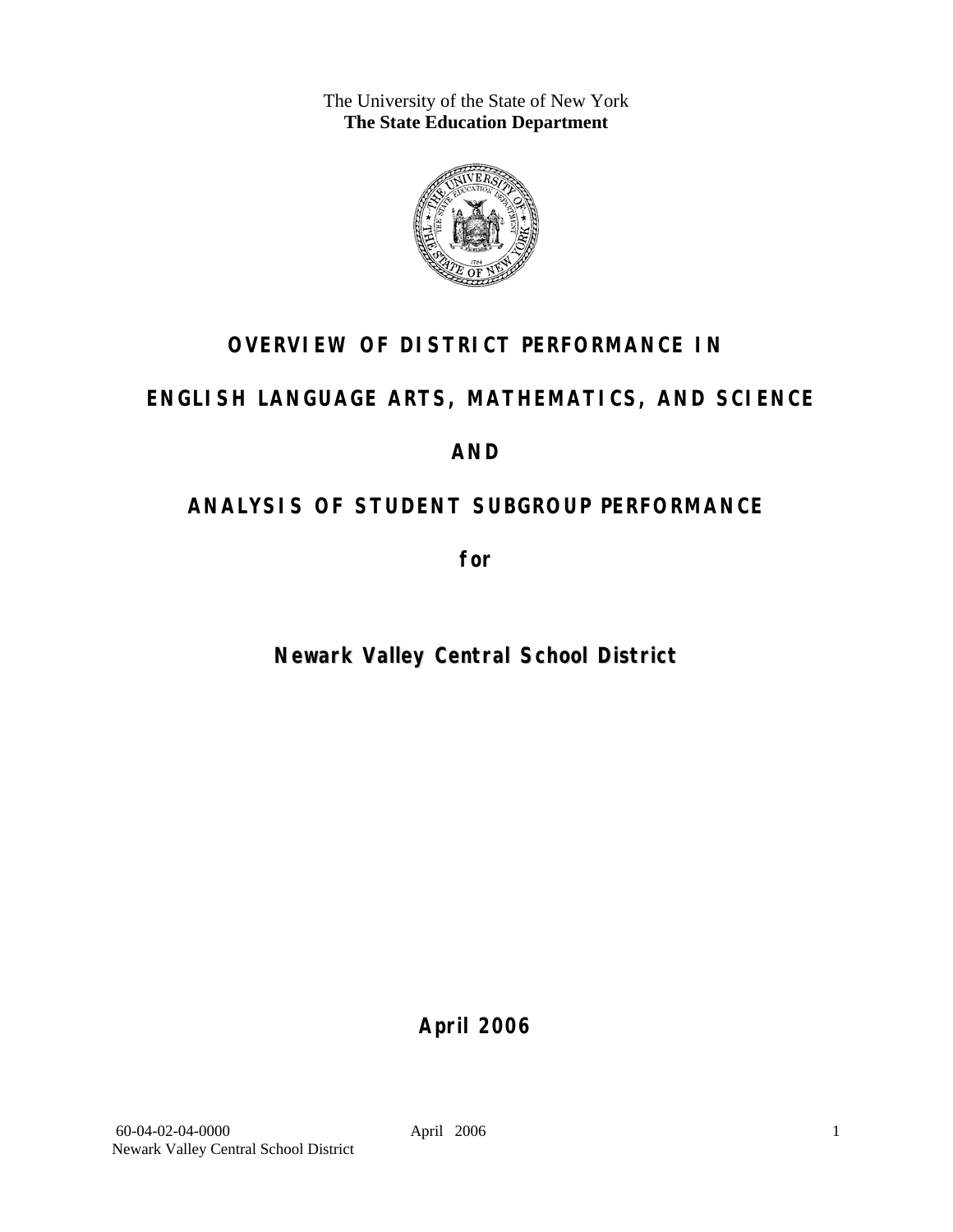#### **THE UNIVERSITY OF THE STATE OF NEW YORK**

#### **Regents of The University**

| Hollis                |
|-----------------------|
| New Rochelle          |
|                       |
| <b>North Syracuse</b> |
| New York              |
|                       |
| Buffalo               |
| Hartsdale             |
| Albany                |
| <b>Bronx</b>          |
| <b>Binghamton</b>     |
| Rochester             |
| New York              |
| <b>Brooklyn</b>       |
| <b>Great Neck</b>     |

#### **President of The University and Commissioner of Education**

RICHARD P. MILLS

**Interim Deputy Commissioner for Elementary, Middle, Secondary and Continuing Education**  JEAN STEVENS

#### **Assistant Commissioner for Standards, Assessment and Reporting**  DAVID M. ABRAMS

#### **Coordinator, Information and Reporting Services**

MARTHA P. MUSSER

The State Education Department does not discriminate on the basis of age, color, religion, creed, disability, marital status, veteran status, national origin, race, gender, genetic predisposition or carrier status, or sexual orientation in its educational programs, services and activities. Portions of this publication can be made available in a variety of formats, including braille, large print or audio tape, upon request. Inquiries concerning this policy of nondiscrimination should be directed to the Department's Office for Diversity, Ethics, and Access, Room 530, Education Building, Albany, NY 12234. **Requests for additional copies of this publication may be made by contacting the Publications Sales Desk, Room 309, Education Building, Albany, NY 12234.** 

Please address all correspondence about this report that is not related to data corrections to:

*School Report Card Coordinator Information and Reporting Services Team New York State Education Department Room 863 EBA 89 Washington Avenue Albany, NY 12234*  E-mail: *RPTCARD@mail.nysed.gov*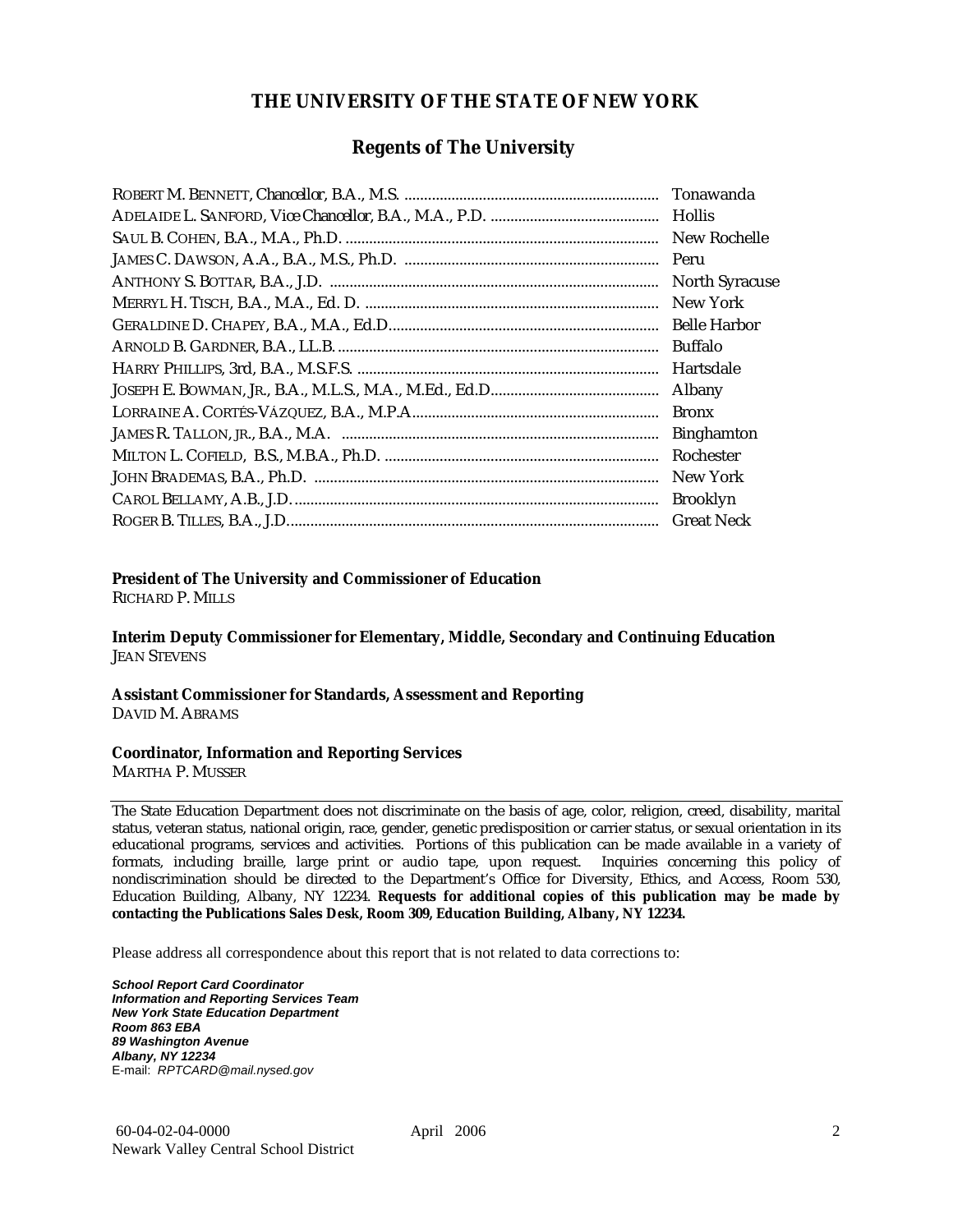The *New York State District Report Card* is an important part of the Board of Regents effort to raise learning standards for all students. It provides information to the public on student performance and other measures of district performance. Knowledge gained from the district report card on a district's strengths and weaknesses can be used to improve instruction and services to students.

The *New York State District Report Card* consists of three parts: the *Overview of District Performance in English Language Arts, Mathematics, and Science and Analysis of Student Subgroup Performance,* the *Comprehensive Information Report,* and the *Accountability Status Report.* The *Overview and Analysis* presents performance data on measures required by the federal No Child Left Behind Act: English, mathematics, science, and graduation rate. Performance data on other State assessments can be found in the *Comprehensive Information Report*. The *Accountability Status Report* provides information as to whether a district is making adequate progress toward enabling all students to achieve proficiency in English and mathematics.

State assessments are designed to help ensure that all students reach high learning standards. They show whether students are getting the foundation knowledge they need to succeed at the elementary, middle, and commencement levels and beyond. The State requires that students who are not making appropriate progress toward the standards receive academic intervention services.

In the *Overview*, performance on the elementary- and middle-level assessments in English language arts, mathematics, and science is reported in terms of mean scores and the percentage of students scoring at each of the four levels. These levels indicate performance on the standards from seriously deficient to advanced proficiency. Regents examination scores are reported in four score ranges. Scores of 65 to 100 are passing; scores of 55 to 64 earn credit toward a local diploma (with the approval of the local board of education). Though each elementary- and middle-level assessment is administered to students in a specific grade, secondary-level assessments are taken by students when they complete the coursework for the core curriculum. Therefore, the performance of students at the secondary level is measured for a student cohort rather than a group of students at a particular grade level. Students are grouped in cohorts according to the year in which they first entered grade 9.

The assessment data in the *Overview and Analysis* are for all tested students in the district, including general-education students and students with disabilities. In the *Overview*, each district's performance is compared with that of all public schools statewide. In the *Analysis*, performance is disaggregated by race/ethnicity, disability status, gender, limited English proficient status, income level, and migrant status.

Explanations of terms referred to or symbols used in this part of the district report card may be found in the glossary on the last page. Further information on the district report card may be found in the guide, *Understanding Your School Report Card: April 2006*, available on the Information and Reporting Services Web site at www.emsc.nysed.gov/irts.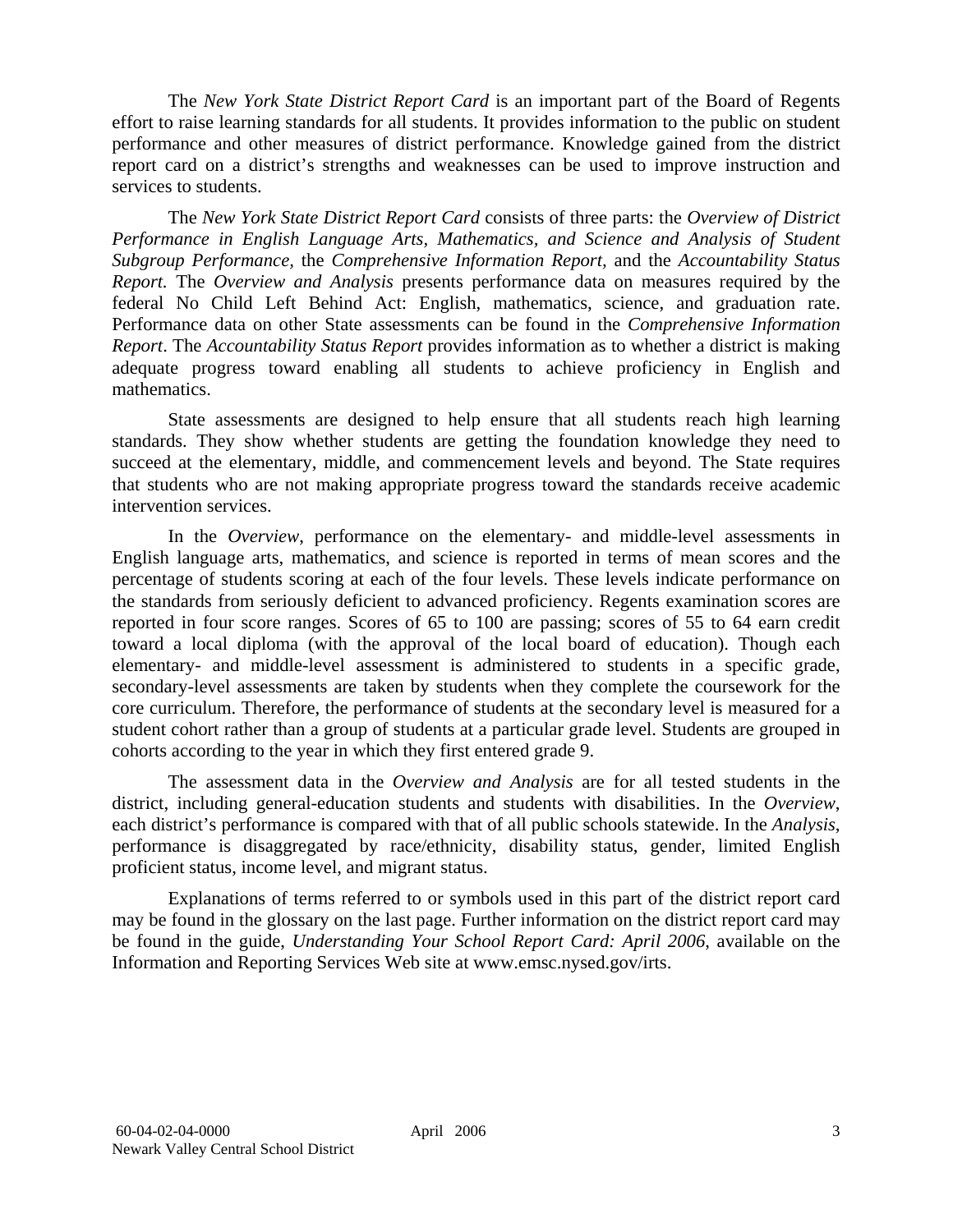# **Overview of District Performance in English Language Arts, Mathematics, and Science**

## **District Profile**

| Superintendent:     | Mary Ellen Grant |             | Phone: | (607) 642-3221            |
|---------------------|------------------|-------------|--------|---------------------------|
| <b>Organization</b> |                  | Grade Range |        | <b>Student Enrollment</b> |
| $2004 - 05$         |                  | ΝA          |        | 1393                      |

| 2003-04 District-wide Total Expenditure per Pupil      | \$11.572 |
|--------------------------------------------------------|----------|
| 2003-04 NYS Public Schools Total Expenditure per Pupil | \$13.826 |

#### **2004–05 Core Classes Taught by Highly Qualified Teachers\***

| <b>Total Number of</b><br><b>Core Classes</b> | <b>Percent Taught</b><br>by Highly<br>Qualified<br><b>Teachers</b> |
|-----------------------------------------------|--------------------------------------------------------------------|
| 352                                           | 100%                                                               |
| $\cdot$ $\cdot$ $\cdot$                       | $\cdots$                                                           |

\*To meet the federal definition of "highly qualified," public school teachers of core academic subjects must have at least a bachelor's degree and be State certified for and demonstrate subject matter competency in the core academic subject(s) they teach.

#### **2004–05 Teachers with No Valid Teaching Certificate\***

| <b>Total Number of</b><br><b>Teachers</b> | <b>Percent with No</b><br><b>Valid Teaching</b><br><b>Certificate</b> |
|-------------------------------------------|-----------------------------------------------------------------------|
| 115                                       | ሰ%                                                                    |

\*Includes teachers with a modified temporary license.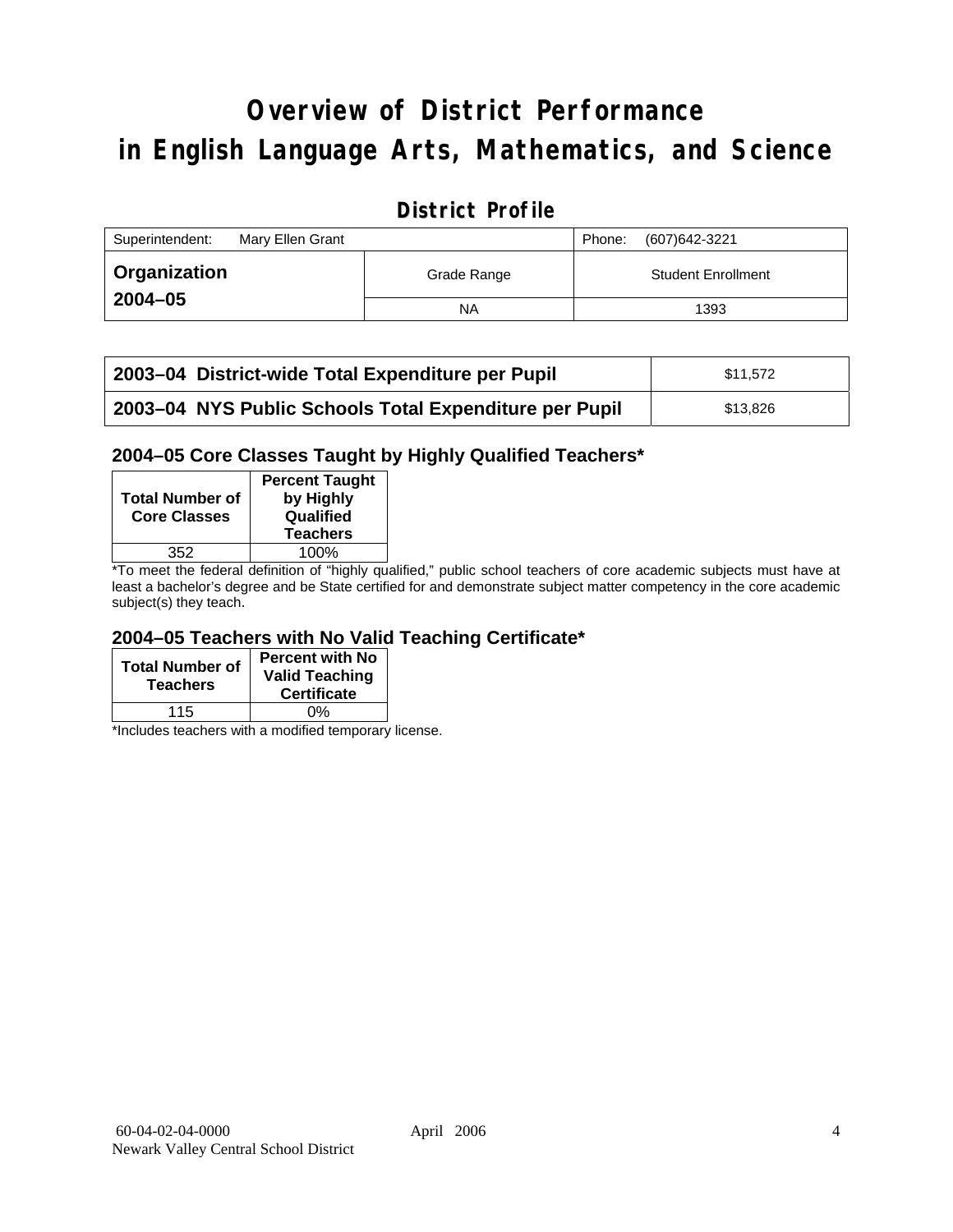English Language Arts



Percentages less than 0.51 will appear as zero because of rounding.

| <b>Counts of Students</b>                     |                    |                    |                    |                    |                     |                   |
|-----------------------------------------------|--------------------|--------------------|--------------------|--------------------|---------------------|-------------------|
| <b>Performance at</b><br><b>This District</b> | Level 1<br>455-602 | Level 2<br>603-644 | Level 3<br>645-691 | Level 4<br>692-800 | <b>Total Tested</b> | <b>Mean Score</b> |
| Feb 2003                                      |                    | 20                 | 50                 | 21                 | 99                  | 662               |
| <b>Feb 2004</b>                               |                    | 20                 | 41                 |                    | 72                  | 650               |
| Feb 2005                                      |                    | 24                 | 65                 | 18                 | 110                 | 665               |

|         | Elementary-Level English Language Arts Levels — Listening, Reading, and Writing Standards                     |  |  |  |  |
|---------|---------------------------------------------------------------------------------------------------------------|--|--|--|--|
| Level 4 | These students <b>exceed the standards</b> and are moving toward high performance on the Regents examination. |  |  |  |  |
| Level 3 | These students meet the standards and, with continued steady growth, should pass the Regents examination.     |  |  |  |  |
| Level 2 | These students need extra help to meet the standards and pass the Regents examination.                        |  |  |  |  |
| Level 1 | These students have serious academic deficiencies.                                                            |  |  |  |  |

**Performance of Limited English Proficient Students Taking the New York State English as a Second Language Achievement Test (NYSESLAT) as the Measure of English Language Arts Achievement**

| Grade 4 | _evel <i>*</i> | Level 2 | Levels 3 & 4 | <b>Total Tested</b> |
|---------|----------------|---------|--------------|---------------------|
| 2005    |                |         |              |                     |

### **Performance of Students with Severe Disabilities on the New York State Alternate Assessment (NYSAA) in English**

| <b>Elementary</b><br>Level | AA-Level | <b>AA-Level 2</b> | AA-Level 3 | AA-Level | <b>Total Tested</b> |
|----------------------------|----------|-------------------|------------|----------|---------------------|
| 2004-05                    |          |                   |            |          |                     |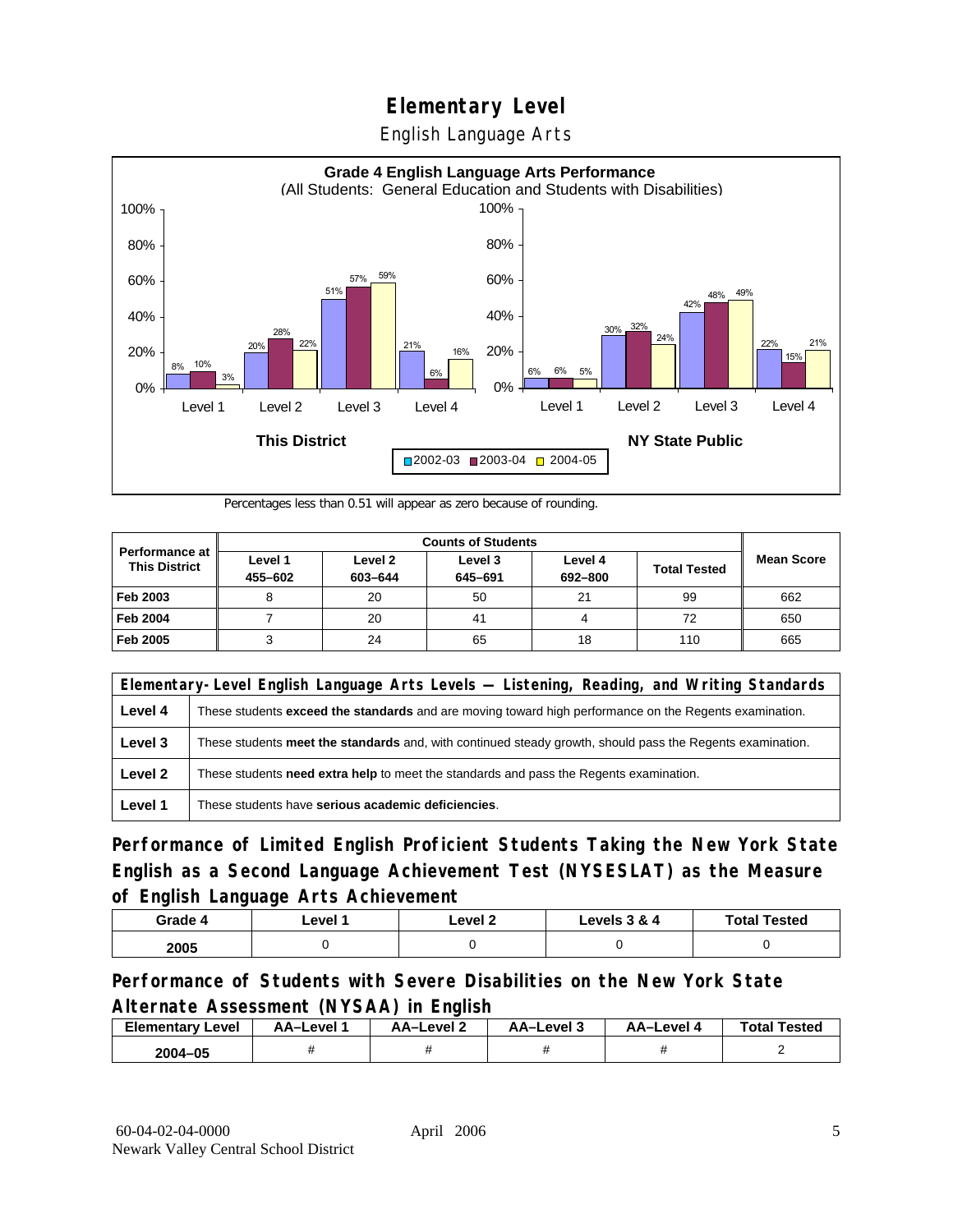#### Mathematics



Percentages less than 0.51 will appear as zero because of rounding.

|                                        | <b>Counts of Students</b> |                    |                    |                    |                     |                   |  |
|----------------------------------------|---------------------------|--------------------|--------------------|--------------------|---------------------|-------------------|--|
| Performance at<br><b>This District</b> | Level 1<br>448-601        | Level 2<br>602-636 | Level 3<br>637-677 | Level 4<br>678-810 | <b>Total Tested</b> | <b>Mean Score</b> |  |
| May 2003                               |                           |                    | 53                 | 37                 | 98                  | 671               |  |
| May 2004                               |                           |                    | 41                 | 22                 | 70                  | 668               |  |
| May 2005                               |                           |                    | 59                 | 43                 | 111                 | 669               |  |

| Elementary-Level Mathematics Levels - |                                                                                                               |  |  |  |  |
|---------------------------------------|---------------------------------------------------------------------------------------------------------------|--|--|--|--|
|                                       | Knowledge, Reasoning, and Problem-Solving Standards                                                           |  |  |  |  |
| Level 4                               | These students <b>exceed the standards</b> and are moving toward high performance on the Regents examination. |  |  |  |  |
| Level 3                               | These students meet the standards and, with continued steady growth, should pass the Regents examination.     |  |  |  |  |
| Level 2                               | These students <b>need extra help</b> to meet the standards and pass the Regents examination.                 |  |  |  |  |
| Level 1                               | These students have serious academic deficiencies.                                                            |  |  |  |  |

**Performance of Students with Severe Disabilities on the New York State Alternate Assessment (NYSAA) in Mathematics** 

| Level<br>Elementary | AA-Level | – AA–Level ∠ | د AA–Level | AA-Level | <b>Total Tested</b> |
|---------------------|----------|--------------|------------|----------|---------------------|
| 2004-05             |          |              |            |          |                     |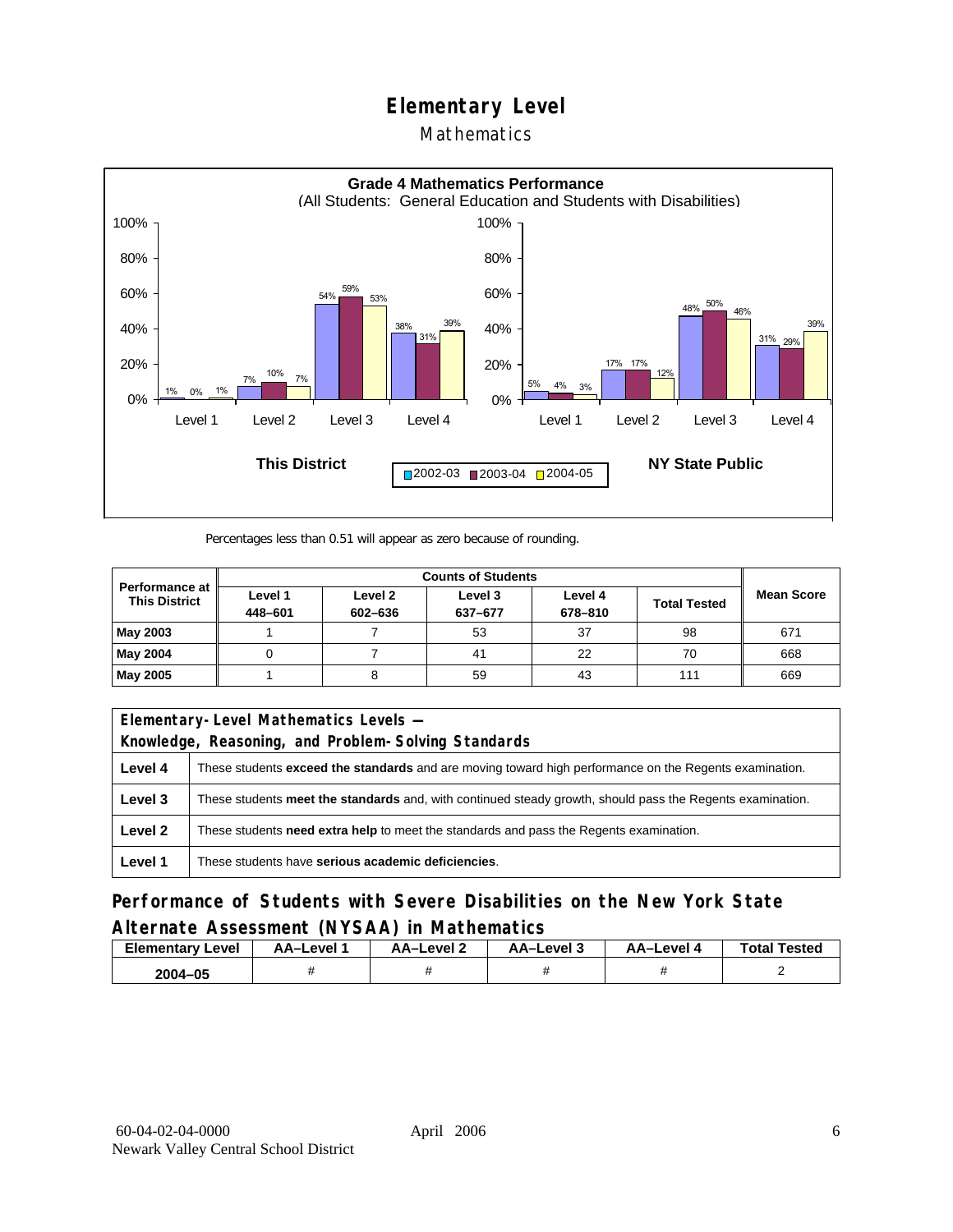#### Science\*



Percentages less than 0.51 will appear as zero because of rounding.

| <b>Performance at</b><br><b>This District</b> | Level 1<br>$0 - 44$ | Level 2<br>$45 - 64$ | Level 3<br>$65 - 84$ | Level 4<br>85-100 | <b>Total Tested</b> | <b>Mean Score</b> |
|-----------------------------------------------|---------------------|----------------------|----------------------|-------------------|---------------------|-------------------|
| May 2004                                      |                     |                      | 41                   | 26                | 69                  | 81                |
| <b>May 2005</b>                               |                     |                      | 55                   | 50                | 111                 | 81                |

| Elementary-Level Science Levels -                   |                                                                                                               |  |  |  |  |
|-----------------------------------------------------|---------------------------------------------------------------------------------------------------------------|--|--|--|--|
| Knowledge, Reasoning, and Problem-Solving Standards |                                                                                                               |  |  |  |  |
| Level 4                                             | These students <b>exceed the standards</b> and are moving toward high performance on the Regents examination. |  |  |  |  |
| Level 3                                             | These students meet the standards and, with continued steady growth, should pass the Regents examination.     |  |  |  |  |
| Level 2                                             | These students <b>need extra help</b> to meet the standards and pass the Regents examination.                 |  |  |  |  |
| Level 1                                             | These students have serious academic deficiencies.                                                            |  |  |  |  |

### **Performance of Students with Severe Disabilities on the New York State Alternate Assessment (NYSAA) in Science**

| Elementary<br>Level | AA-Level " | AA-Level 2 | AA-Level 3 | AA-Level 4 | <b>Total Tested</b> |
|---------------------|------------|------------|------------|------------|---------------------|
| 2004-05             |            |            |            |            |                     |

\*Only two years of data are shown because a new assessment in elementary-level science was administered for the first time in 2003–04.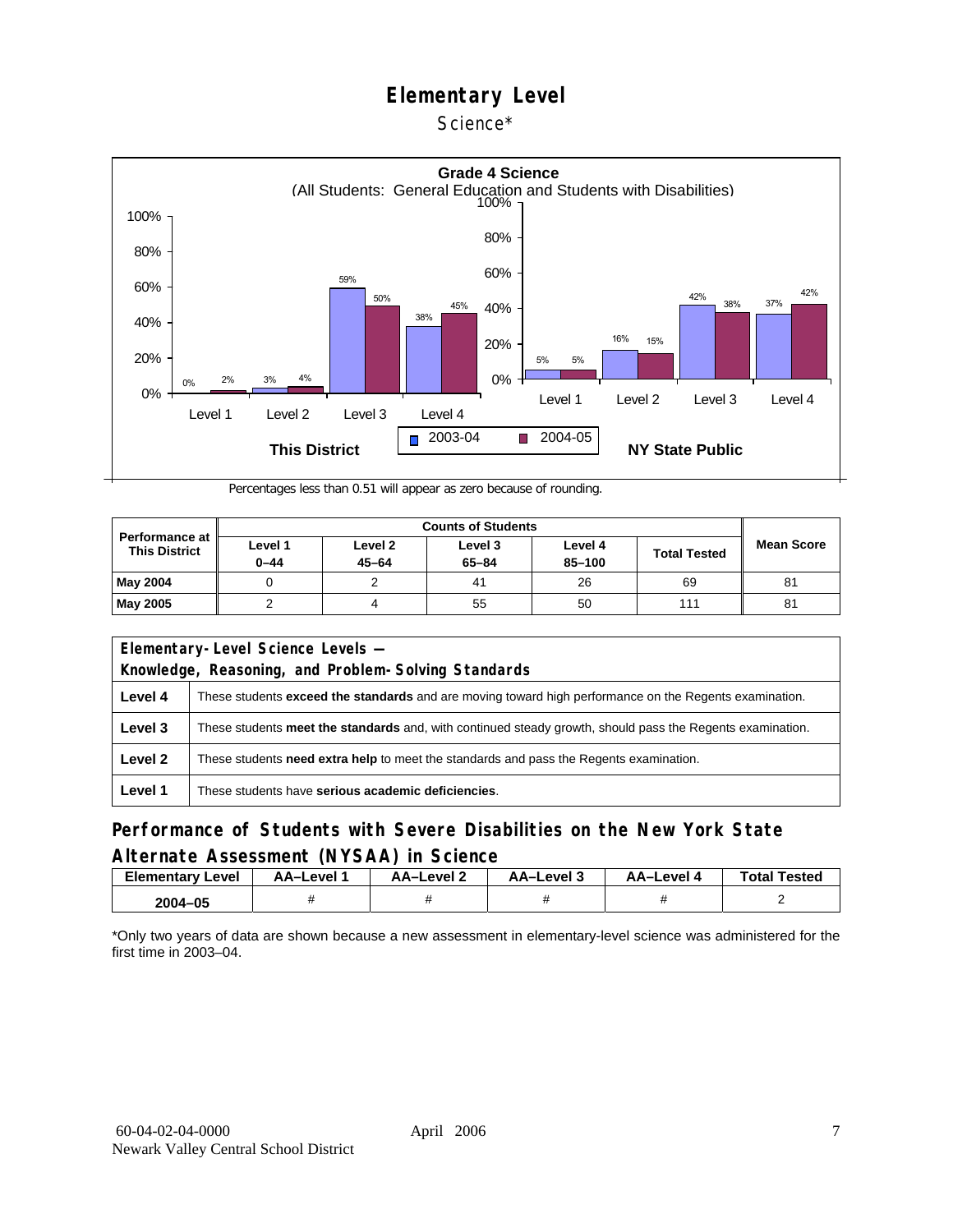## **Middle Level**  English Language Arts



Percentages less than 0.51 will appear as zero because of rounding.

|                                               |                    | <b>Counts of Students</b> |                    |                    |                     |                   |  |  |  |
|-----------------------------------------------|--------------------|---------------------------|--------------------|--------------------|---------------------|-------------------|--|--|--|
| <b>Performance at</b><br><b>This District</b> | Level 1<br>527-657 | Level 2<br>658-696        | Level 3<br>697-736 | Level 4<br>737-830 | <b>Total Tested</b> | <b>Mean Score</b> |  |  |  |
| January 2003                                  | 11                 | 55                        | 52                 |                    | 122                 | 693               |  |  |  |
| January 2004                                  |                    | 58                        | 44                 |                    | 119                 | 695               |  |  |  |
| January 2005                                  |                    | 60                        | 47                 | 17                 | 133                 | 700               |  |  |  |

|         | Middle-Level English Language Arts Levels — Listening, Reading, and Writing Standards                     |  |  |  |  |
|---------|-----------------------------------------------------------------------------------------------------------|--|--|--|--|
| Level 4 | These students exceed the standards and are moving toward high performance on the Regents examination.    |  |  |  |  |
| Level 3 | These students meet the standards and, with continued steady growth, should pass the Regents examination. |  |  |  |  |
| Level 2 | These students need extra help to meet the standards and pass the Regents examination.                    |  |  |  |  |
| Level 1 | These students have serious academic deficiencies.                                                        |  |  |  |  |

**Performance of Limited English Proficient Students Taking the New York State English as a Second Language Achievement Test (NYSESLAT) as the Measure of English Language Arts Achievement**

| Grade 8 | ∟evel 1 | ∟evel 2 | Levels 3 & 4 | <b>Total Tested</b> |
|---------|---------|---------|--------------|---------------------|
| 2005    |         |         |              |                     |

**Performance of Students with Severe Disabilities on the New York State Alternate Assessment (NYSAA) in English** 

| <b>Middle Level</b> | AA–Level | <b>AA-Level 2</b> | AA-Level 3 | AA-Level 4 | <b>Total Tested</b> |
|---------------------|----------|-------------------|------------|------------|---------------------|
| 2004-05             |          |                   |            |            |                     |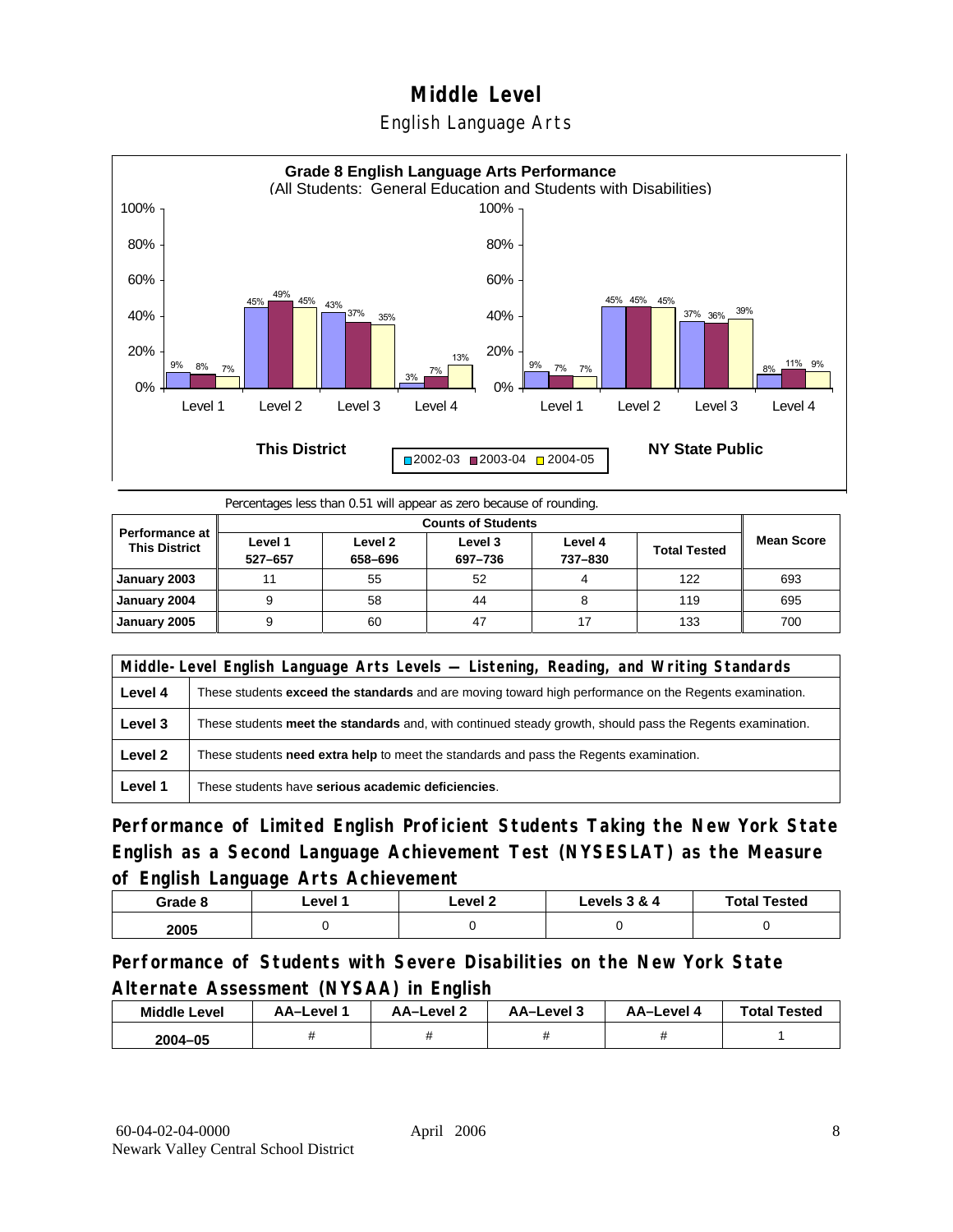#### **Mathematics**



Percentages less than 0.51 will appear as zero because of rounding.

|                                          |                    | <b>Counts of Students</b> |                    |                    |                     |                   |  |  |  |
|------------------------------------------|--------------------|---------------------------|--------------------|--------------------|---------------------|-------------------|--|--|--|
| Performance at I<br><b>This District</b> | Level 1<br>517-680 | Level 2<br>681-715        | Level 3<br>716-759 | Level 4<br>760-882 | <b>Total Tested</b> | <b>Mean Score</b> |  |  |  |
| May 2003                                 | 11                 | 43                        | 63                 |                    | 119                 | 715               |  |  |  |
| May 2004                                 | 15                 | 51                        | 49                 | 5                  | 120                 | 706               |  |  |  |
| May 2005                                 | 18                 | 41                        | 53                 | 19                 | 131                 | 718               |  |  |  |

|         | Middle-Level Mathematics Levels — Knowledge, Reasoning, and Problem-Solving Standards                         |  |  |  |  |
|---------|---------------------------------------------------------------------------------------------------------------|--|--|--|--|
| Level 4 | These students <b>exceed the standards</b> and are moving toward high performance on the Regents examination. |  |  |  |  |
| Level 3 | These students meet the standards and, with continued steady growth, should pass the Regents examination.     |  |  |  |  |
| Level 2 | These students need extra help to meet the standards and pass the Regents examination.                        |  |  |  |  |
| Level 1 | These students have serious academic deficiencies.                                                            |  |  |  |  |

### **Performance of Students with Severe Disabilities on the New York State Alternate Assessment (NYSAA) in Mathematics**

| <b>Middle Level</b> | AA-Level | AA-Level 2 | AA-Level 3 | AA–Level 4 | <b>Total Tested</b> |
|---------------------|----------|------------|------------|------------|---------------------|
| 2004-05             |          |            |            |            |                     |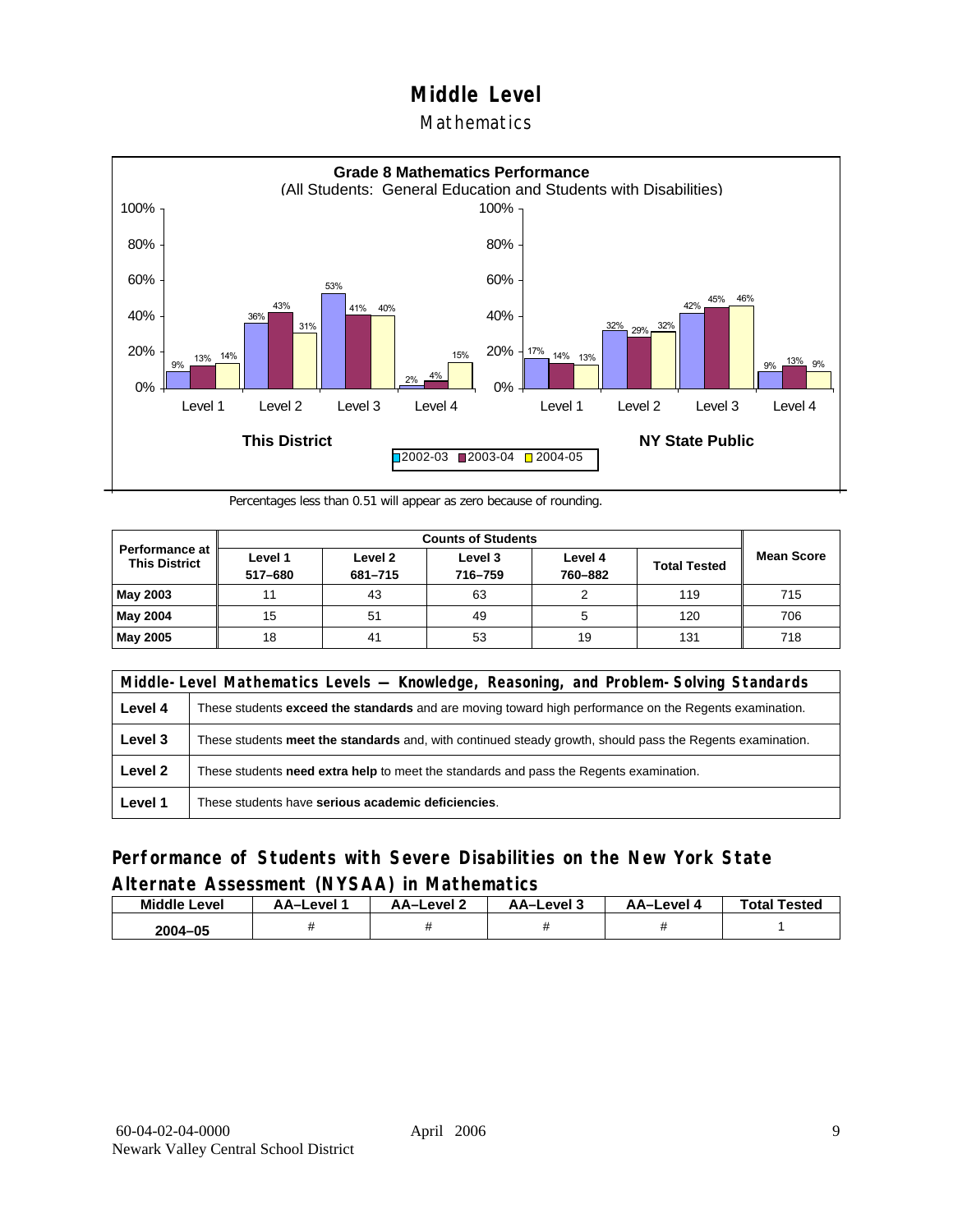#### **Science**



Percentages less than 0.51 will appear as zero because of rounding.

| <b>Performance at This District</b> |                             |         | <b>Mean Score</b>  |         |         |              |    |
|-------------------------------------|-----------------------------|---------|--------------------|---------|---------|--------------|----|
|                                     |                             | Level 1 | Level <sub>2</sub> | Level 3 | Level 4 | Total Tested |    |
| January/                            | <b>Middle-Level Science</b> |         |                    | 59      | 35      | 105          | 78 |
| <b>June 2003</b>                    | <b>Regents Science</b>      |         |                    |         |         |              | 83 |
| January/                            | <b>Middle-Level Science</b> |         | 12                 | 59      | 26      | 101          | 75 |
| <b>June 2004</b>                    | <b>Regents Science</b>      |         |                    |         |         | 8            | 89 |
| January/                            | <b>Middle-Level Science</b> |         | 16                 | 58      | 47      | 125          | 77 |
| <b>June 2005</b>                    | <b>Regents Science</b>      | #       | #                  | #       | #       |              |    |

|         | Middle-Level Science Levels — Knowledge, Reasoning, and Problem-Solving Standards*                                                                                                                  |  |  |  |  |
|---------|-----------------------------------------------------------------------------------------------------------------------------------------------------------------------------------------------------|--|--|--|--|
| Level 4 | These students <b>exceed the standards</b> on the middle-level science test and are moving toward high performance<br>on the Regents examinations or score 85-100 on a Regents science examination. |  |  |  |  |
| Level 3 | These students meet the standards on the middle-level science test and, with continued steady growth, should<br>pass the Regents examinations or score 65–84 on a Regents science examination.      |  |  |  |  |
| Level 2 | These students need extra help to meet the standards for middle-level science and to pass the Regents<br>examinations or score 55-64 on a Regents science examination.                              |  |  |  |  |
| Level 1 | These students have serious academic deficiencies as evidenced in the middle-level science test or score 0-54<br>on a Regents science examination.                                                  |  |  |  |  |

\*Students may demonstrate proficiency in middle-level science by scoring at Level 3 or above on the middle-level science test or by scoring 65 or above on a Regents examination in science.

#### **Performance of Students with Severe Disabilities on the New York State Alternate Assessment (NYSAA) in Science**

| Middle L<br>_evel | AA-Level ' | AA-Level | AA-Level 3 | AA-Level | <b>Total Tested</b> |
|-------------------|------------|----------|------------|----------|---------------------|
| 2004-05           |            |          |            |          |                     |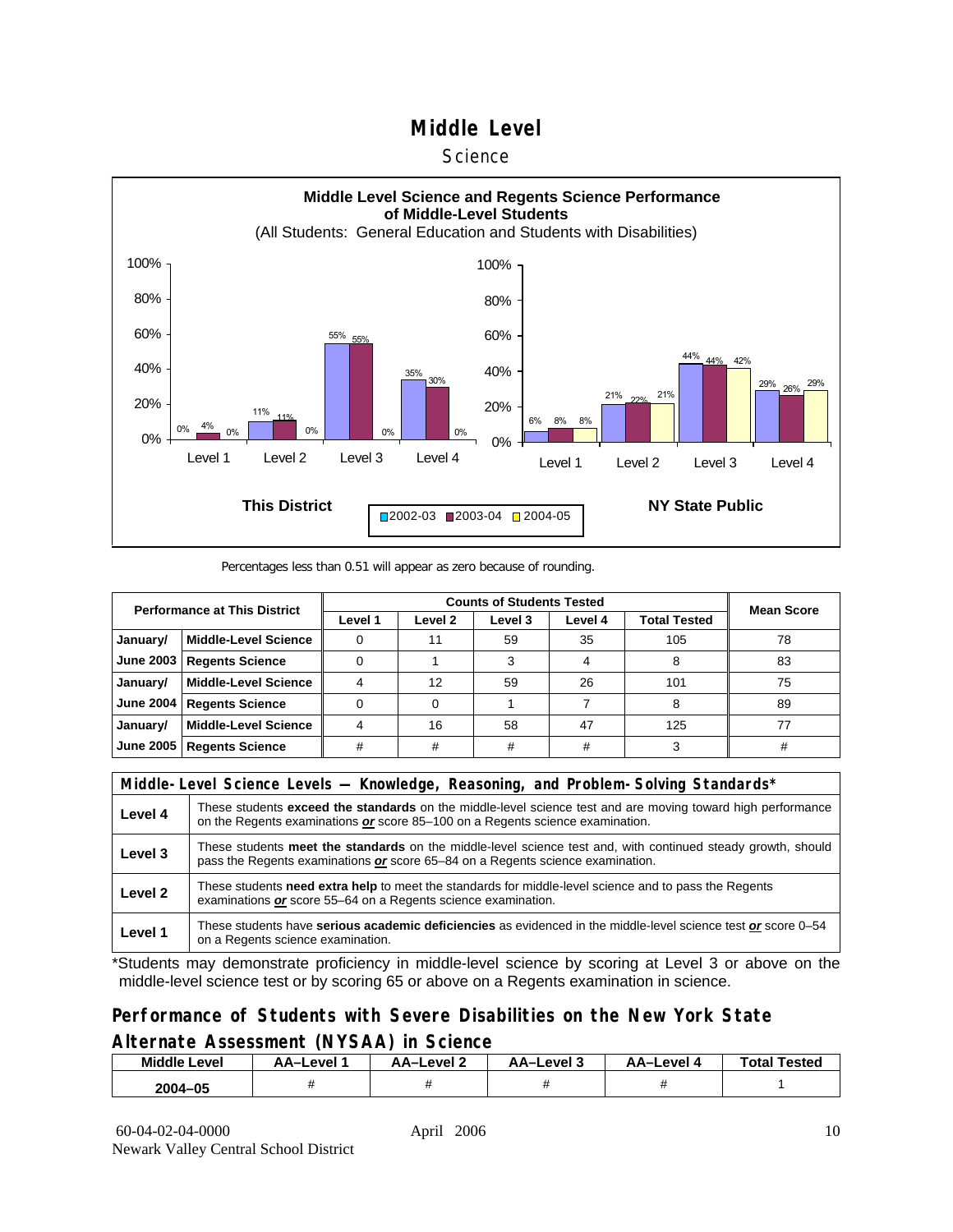## **High School English Achievement after Four Years of Instruction**

 The graphs and tables below present performance of the 1999, 2000, and 2001 district accountability cohort members, four years after entering grade 9, in meeting the graduation assessment requirement in English. In the graph, students passing approved alternatives to this examination are counted as scoring in the 65 to 84 range. RCT results are not included in the graph. The data in these tables and charts show the performance of the cohorts as of June  $30<sup>th</sup>$  of the fourth year after first entering grade 9.



Percentages less than 0.51 will appear as zero because of rounding.

|             | English Graduation Requirement Achievement after Four Years of High School* |                                          |                                           |                                           |                                            |                                       |  |  |  |  |  |  |
|-------------|-----------------------------------------------------------------------------|------------------------------------------|-------------------------------------------|-------------------------------------------|--------------------------------------------|---------------------------------------|--|--|--|--|--|--|
|             | <b>Cohort Members</b><br><b>All Students</b>                                | <b>Highest Score</b><br>Between 0 and 54 | <b>Highest Score</b><br>Between 55 and 64 | <b>Highest Score</b><br>Between 65 and 84 | <b>Highest Score</b><br>Between 85 and 100 | Approved<br><b>Alternative Credit</b> |  |  |  |  |  |  |
| 1999 Cohort | 117                                                                         |                                          |                                           | 63                                        |                                            |                                       |  |  |  |  |  |  |
| 2000 Cohort | 108                                                                         |                                          |                                           | 55                                        | 28                                         |                                       |  |  |  |  |  |  |
| 2001 Cohort | 116                                                                         |                                          |                                           | 44                                        | 42                                         |                                       |  |  |  |  |  |  |

\*Assessments used to determine counts in this table include the Regents examination in comprehensive English, the component retest in English, and approved alternatives.

| Performance of Students Who Took the Regents<br><b>Competency Tests in Reading and Writing to</b><br>Meet the Graduation Requirement* |                        |                                                |  |  |  |  |  |  |  |
|---------------------------------------------------------------------------------------------------------------------------------------|------------------------|------------------------------------------------|--|--|--|--|--|--|--|
|                                                                                                                                       | <b>Passed the RCTs</b> | <b>Failed RCT in Reading</b><br>and/or Writing |  |  |  |  |  |  |  |
| 1999 Cohort                                                                                                                           |                        |                                                |  |  |  |  |  |  |  |
| 2000 Cohort                                                                                                                           |                        |                                                |  |  |  |  |  |  |  |
| 2001 Cohort                                                                                                                           |                        |                                                |  |  |  |  |  |  |  |

\*Includes only students eligible for the safety net who did not score 55 or higher on the Regents examination or an approved alternative.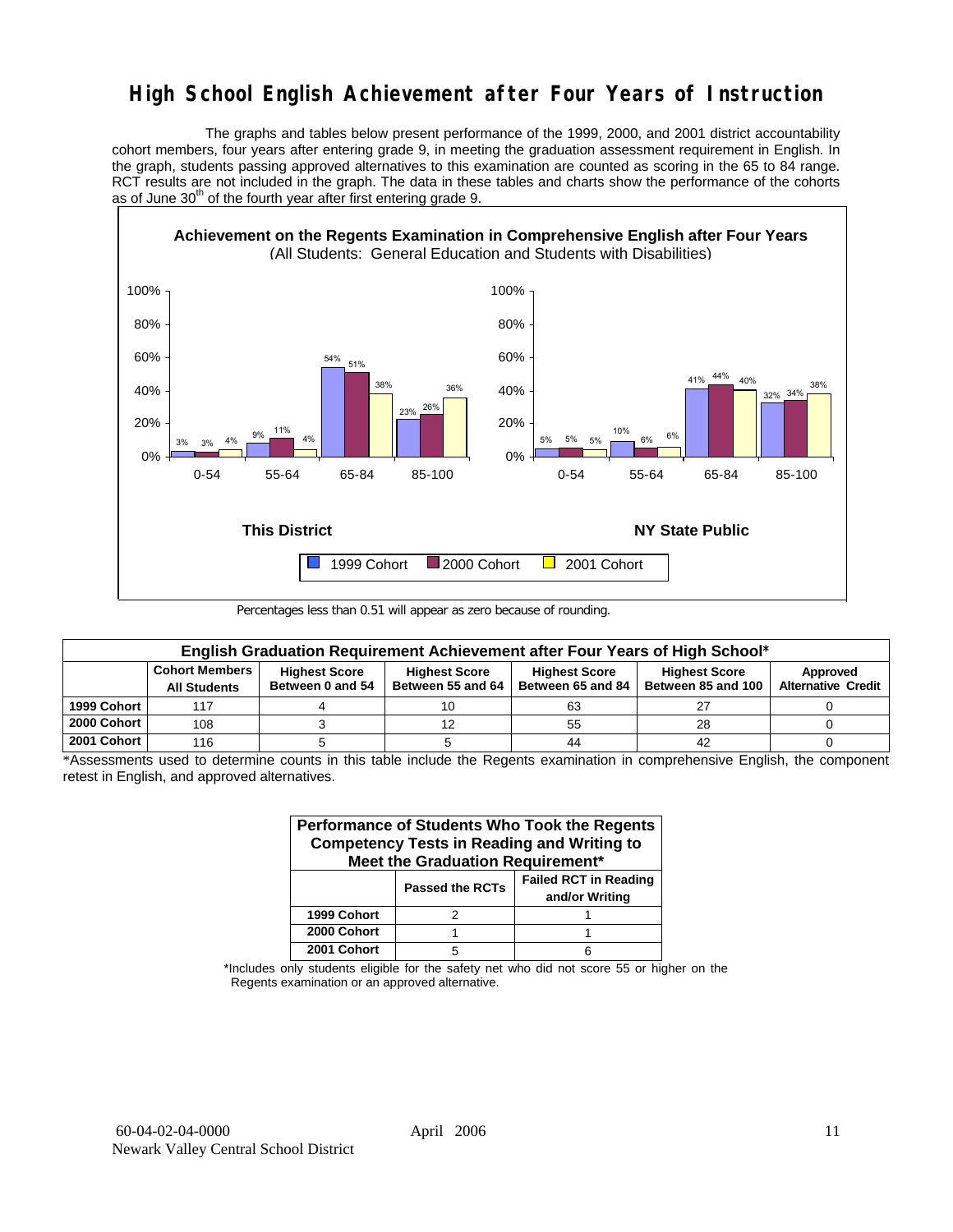## **High School Mathematics Achievement after Four Years of Instruction**

The graphs and tables below present performance of the 1999, 2000, and 2001 district accountability cohort members, four years after entering grade 9, in meeting the graduation assessment requirement in mathematics. In the graph, students passing approved alternatives to these examinations are counted as scoring in the 65 to 84 range. RCT results are not included in the graph. The data in these tables and charts show the performance of the cohorts as of June  $30<sup>th</sup>$  of the fourth year after first entering grade 9.



Percentages less than 0.51 will appear as zero because of rounding.

|             | Mathematics Graduation Requirement Achievement after Four Years of High School* |  |                      |                      |                                                                                            |          |  |  |  |  |  |
|-------------|---------------------------------------------------------------------------------|--|----------------------|----------------------|--------------------------------------------------------------------------------------------|----------|--|--|--|--|--|
|             | <b>Highest Score</b><br><b>Cohort Members</b>                                   |  | <b>Highest Score</b> | <b>Highest Score</b> |                                                                                            | Approved |  |  |  |  |  |
|             | <b>All Students</b>                                                             |  |                      |                      | Between 0 and 54 Between 55 and 64 Between 65 and 84 Between 85 and 100 Alternative Credit |          |  |  |  |  |  |
| 1999 Cohort | 117                                                                             |  |                      | 50                   |                                                                                            |          |  |  |  |  |  |
| 2000 Cohort | 108                                                                             |  | 16                   | 45                   | 25                                                                                         |          |  |  |  |  |  |
| 2001 Cohort | 116                                                                             |  |                      | 60                   |                                                                                            |          |  |  |  |  |  |

\*Assessments used to determine counts in this table include a Regents examination in mathematics, the component retest in mathematics and approved alternatives.

| Performance of Students Who Took the Regents<br><b>Competency Test in Mathematics to Meet the</b><br><b>Graduation Requirement*</b> |                |                                          |  |  |  |  |  |  |
|-------------------------------------------------------------------------------------------------------------------------------------|----------------|------------------------------------------|--|--|--|--|--|--|
|                                                                                                                                     | Passed the RCT | <b>Failed at Least</b><br><b>One RCT</b> |  |  |  |  |  |  |
| 1999 Cohort                                                                                                                         | 11             |                                          |  |  |  |  |  |  |
| 2000 Cohort                                                                                                                         | 5              |                                          |  |  |  |  |  |  |
| 2001 Cohort                                                                                                                         |                |                                          |  |  |  |  |  |  |

\*Includes only students eligible for the safety net who did not score 55 or higher on the Regents examination or an approved alternative.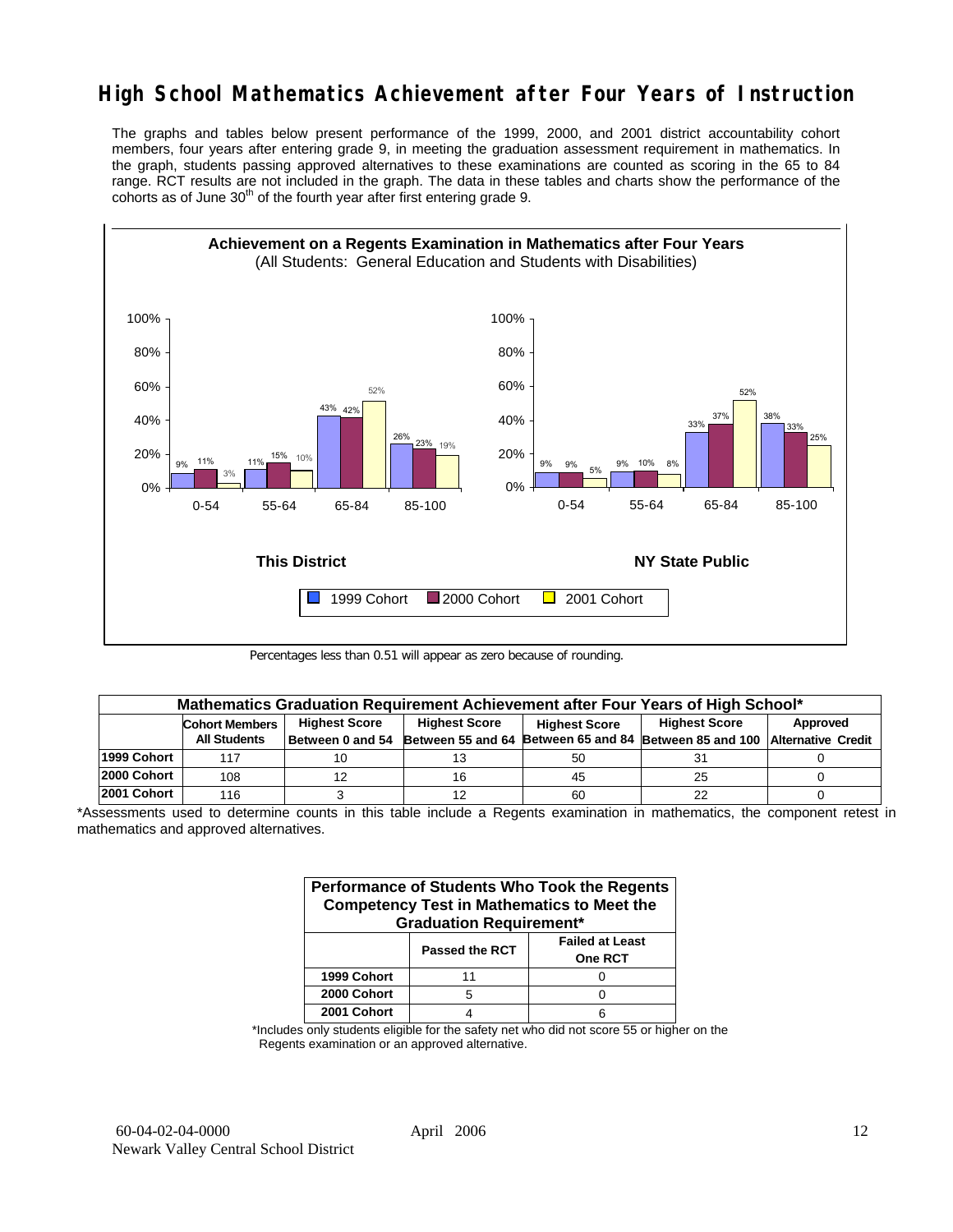## **Cohort Graduation Rates**

 Students were counted as graduates if they earned a local diploma with or without a Regents endorsement by August 31<sup>st</sup> of the fourth year after first entering grade 9. The graduation-rate cohort includes students who transferred to general education development (GED) programs. These students were not counted in the 1998, 1999, and 2000 district accountability cohorts for English and mathematics.



Percentages less than 0.51 will appear as zero because of rounding.

| <b>Cohort Graduation Rates</b> |                                  |                                |                                                                      |                            |  |  |  |  |  |  |
|--------------------------------|----------------------------------|--------------------------------|----------------------------------------------------------------------|----------------------------|--|--|--|--|--|--|
|                                | <b>Cohort</b><br>Members*<br>(a) | <b>Transfers to GED</b><br>(b) | <b>Graduation Rate</b><br><b>Cohort</b><br><b>Members</b><br>$(a+b)$ | <b>Number</b><br>Graduated |  |  |  |  |  |  |
| 1998 Cohort                    | 106                              |                                | 110                                                                  | 87                         |  |  |  |  |  |  |
| 1999 Cohort                    | 110                              |                                | 117                                                                  | 96                         |  |  |  |  |  |  |
| 2000 Cohort                    | 108                              |                                | 114                                                                  | 91                         |  |  |  |  |  |  |

 $*$ Count as of August  $31<sup>st</sup>$  of the fourth year after first entering grade 9.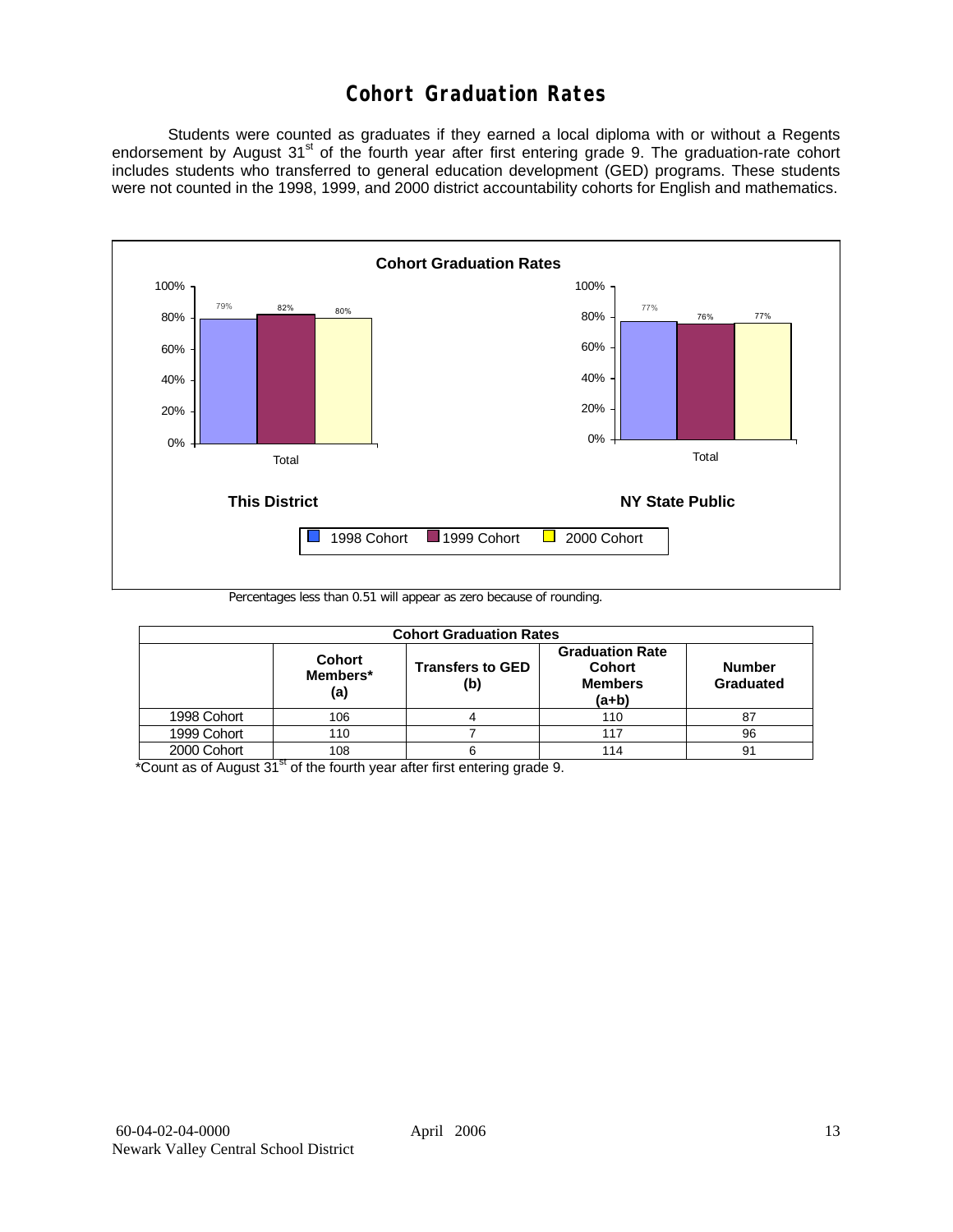# **Analysis of Student Subgroup Performance**

Historically, on State assessments the average performance of Black, Hispanic, and Native American students has been lower than that of White and Asian students. Similarly, students from lowincome families have not performed as well as those from higher income families. A high priority of the Board of Regents is to eliminate these gaps in student performance. In addition, Title I of the federal Elementary and Secondary Education Act includes explicit requirements "to ensure that students served by Title I are given the same opportunity to achieve to high standards and are held to the same high expectations as all students in each State."

This section of the district report card provides performance data for two years by racial/ethnic group, disability status, gender, English proficiency status, income level, and migrant status. The purpose of the student subgroup analyses is to determine if students who perform below the standards in any district tend to fall into particular groups, such as minority students, limited English proficient students, or economically disadvantaged students. If these analyses provide evidence that students in one of the groups achieve at a lower level than other students, the district should examine the reasons for this lower performance and make necessary changes in curriculum, instruction, and student support services to remedy these performance gaps. If your district did not report data for the 2004–05 school year for a subject and grade, a table showing data for subgroups in that subject and grade will not be included in the *Analysis*.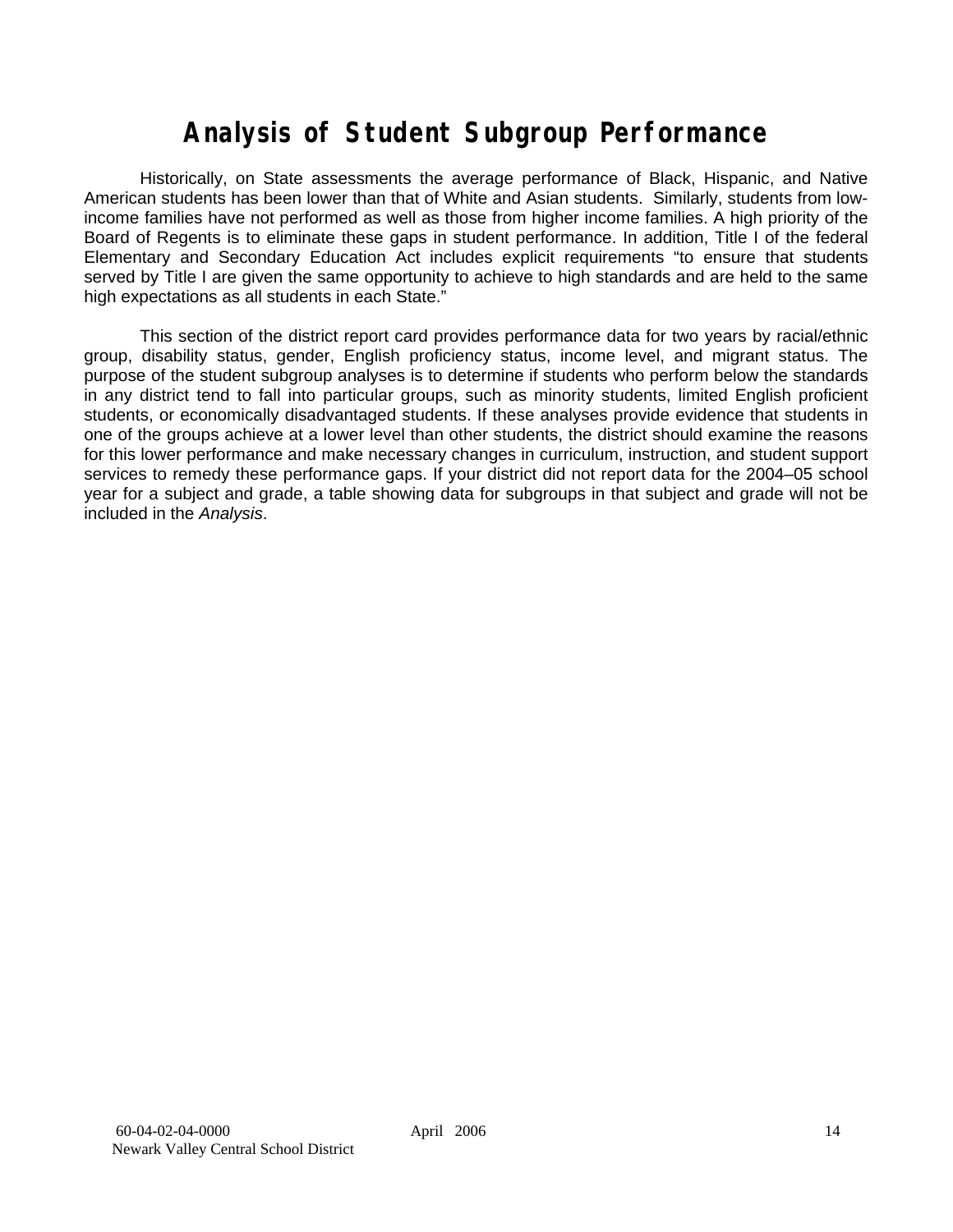## English Language Arts

|                                              |               |         | ັ<br>2003-04                                                      |    | 2004-05       |             |                                                                   |       |
|----------------------------------------------|---------------|---------|-------------------------------------------------------------------|----|---------------|-------------|-------------------------------------------------------------------|-------|
| <b>Student Subgroup</b>                      | <b>Total</b>  |         | <b>Percentages of Tested</b><br><b>Students Scoring at Levels</b> |    | <b>Total</b>  |             | <b>Percentages of Tested</b><br><b>Students Scoring at Levels</b> |       |
|                                              | <b>Tested</b> | $2 - 4$ | $3 - 4$                                                           | 4  | <b>Tested</b> | $2 - 4$     | $3 - 4$                                                           | 4     |
| <b>Results by Race/Ethnicity</b>             |               |         |                                                                   |    |               |             |                                                                   |       |
| American Indian/Alaskan Native               | 0             | 0%      | 0%                                                                | 0% | 0             | 0%          | 0%                                                                | 0%    |
| <b>Black</b>                                 | 0             | 0%      | 0%                                                                | 0% | 1             | s           | s                                                                 | s     |
| Hispanic                                     | 0             | 0%      | 0%                                                                | 0% | 0             | 0%          | 0%                                                                | 0%    |
| Asian or Pacific Islander                    | $\mathbf{1}$  | s       | s                                                                 | s  | 0             | 0%          | 0%                                                                | 0%    |
| White                                        | 71            | s       | s                                                                 | s  | 109           | $\mathbf s$ | $\mathbf s$                                                       | s     |
| Total                                        | 72            | 90%     | 63%                                                               | 6% | 110           | 97%         | 75%                                                               | 16%   |
| Small Group Totals (s)                       | 72            | 90%     | 63%                                                               | 6% | 110           | 97%         | 75%                                                               | 16%   |
| <b>Results by Disability Status</b>          |               |         |                                                                   |    |               |             |                                                                   |       |
| General-education students                   | 57            | 100%    | 74%                                                               | 7% | 100           | 99%         | 81%                                                               | 18%   |
| Students with disabilities                   | 15            | 53%     | 20%                                                               | 0% | 10            | 80%         | 20%                                                               | $0\%$ |
| Total                                        | 72            | 90%     | 63%                                                               | 6% | 110           | 97%         | 75%                                                               | 16%   |
| <b>Results by Gender</b>                     |               |         |                                                                   |    |               |             |                                                                   |       |
| Female                                       | 36            | 94%     | 64%                                                               | 6% | 56            | 98%         | 77%                                                               | 21%   |
| Male                                         | 36            | 86%     | 61%                                                               | 6% | 54            | 96%         | 74%                                                               | 11%   |
| Total                                        | 72            | 90%     | 63%                                                               | 6% | 110           | 97%         | 75%                                                               | 16%   |
| <b>Results by English Proficiency Status</b> |               |         |                                                                   |    |               |             |                                                                   |       |
| English proficient                           | 72            | 90%     | 63%                                                               | 6% | 110           | 97%         | 75%                                                               | 16%   |
| Limited English proficient                   | 0             | 0%      | 0%                                                                | 0% | 0             | 0%          | 0%                                                                | 0%    |
| Total                                        | 72            | 90%     | 63%                                                               | 6% | 110           | 97%         | 75%                                                               | 16%   |
| <b>Results by Income Level</b>               |               |         |                                                                   |    |               |             |                                                                   |       |
| Economically disadvantaged                   | 27            | 85%     | 48%                                                               | 4% | 44            | 95%         | 68%                                                               | 11%   |
| Not disadvantaged                            | 45            | 93%     | 71%                                                               | 7% | 66            | 98%         | 80%                                                               | 20%   |
| Total                                        | 72            | 90%     | 63%                                                               | 6% | 110           | 97%         | 75%                                                               | 16%   |
| <b>Results by Migrant Status</b>             |               |         |                                                                   |    |               |             |                                                                   |       |
| Migrant family                               | $\mathbf 0$   | 0%      | 0%                                                                | 0% | 0             | 0%          | 0%                                                                | 0%    |
| Not migrant family                           | 72            | 90%     | 63%                                                               | 6% | 110           | 97%         | 75%                                                               | 16%   |
| Total                                        | 72            | 90%     | 63%                                                               | 6% | 110           | 97%         | 75%                                                               | 16%   |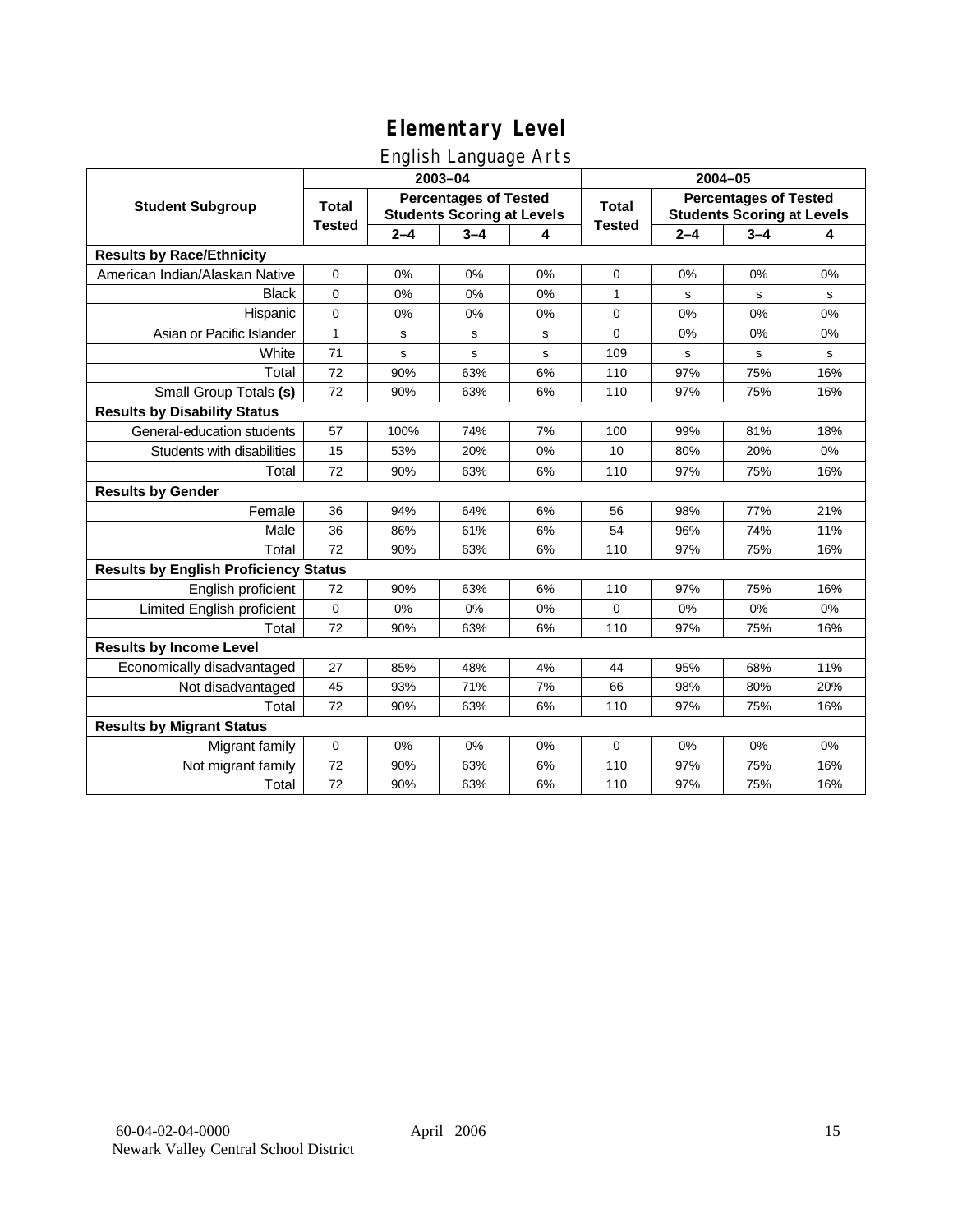### Mathematics

|                                              |               |         | 2003-04                                                           |     | 2004-05       |         |                                                                   |           |
|----------------------------------------------|---------------|---------|-------------------------------------------------------------------|-----|---------------|---------|-------------------------------------------------------------------|-----------|
| <b>Student Subgroup</b>                      | <b>Total</b>  |         | <b>Percentages of Tested</b><br><b>Students Scoring at Levels</b> |     | Total         |         | <b>Percentages of Tested</b><br><b>Students Scoring at Levels</b> |           |
|                                              | <b>Tested</b> | $2 - 4$ | $3 - 4$                                                           | 4   | <b>Tested</b> | $2 - 4$ | $3 - 4$                                                           | 4         |
| <b>Results by Race/Ethnicity</b>             |               |         |                                                                   |     |               |         |                                                                   |           |
| American Indian/Alaskan Native               | $\mathbf 0$   | 0%      | 0%                                                                | 0%  | 0             | 0%      | 0%                                                                | 0%        |
| <b>Black</b>                                 | $\Omega$      | 0%      | 0%                                                                | 0%  | 1             | s       | s                                                                 | s         |
| Hispanic                                     | $\mathbf 0$   | 0%      | 0%                                                                | 0%  | $\mathbf{1}$  | s       | s                                                                 | ${\tt s}$ |
| Asian or Pacific Islander                    | 1             | s       | s                                                                 | s   | $\Omega$      | 0%      | 0%                                                                | 0%        |
| White                                        | 69            | s       | $\mathbf s$                                                       | s   | 109           | s       | s                                                                 | ${\tt s}$ |
| Total                                        | 70            | 100%    | 90%                                                               | 31% | 111           | 99%     | 92%                                                               | 39%       |
| Small Group Totals (s)                       | 70            | 100%    | 90%                                                               | 31% | 111           | 99%     | 92%                                                               | 39%       |
| <b>Results by Disability Status</b>          |               |         |                                                                   |     |               |         |                                                                   |           |
| General-education students                   | 56            | 100%    | 95%                                                               | 38% | 101           | 100%    | 96%                                                               | 43%       |
| Students with disabilities                   | 14            | 100%    | 71%                                                               | 7%  | 10            | 90%     | 50%                                                               | 0%        |
| Total                                        | 70            | 100%    | 90%                                                               | 31% | 111           | 99%     | 92%                                                               | 39%       |
| <b>Results by Gender</b>                     |               |         |                                                                   |     |               |         |                                                                   |           |
| Female                                       | 35            | 100%    | 89%                                                               | 29% | 56            | 100%    | 89%                                                               | 25%       |
| Male                                         | 35            | 100%    | 91%                                                               | 34% | 55            | 98%     | 95%                                                               | 53%       |
| Total                                        | 70            | 100%    | 90%                                                               | 31% | 111           | 99%     | 92%                                                               | 39%       |
| <b>Results by English Proficiency Status</b> |               |         |                                                                   |     |               |         |                                                                   |           |
| English proficient                           | 70            | 100%    | 90%                                                               | 31% | 111           | 99%     | 92%                                                               | 39%       |
| Limited English proficient                   | $\mathbf 0$   | 0%      | 0%                                                                | 0%  | $\Omega$      | 0%      | 0%                                                                | 0%        |
| Total                                        | 70            | 100%    | 90%                                                               | 31% | 111           | 99%     | 92%                                                               | 39%       |
| <b>Results by Income Level</b>               |               |         |                                                                   |     |               |         |                                                                   |           |
| Economically disadvantaged                   | 25            | 100%    | 84%                                                               | 16% | 43            | 100%    | 88%                                                               | 21%       |
| Not disadvantaged                            | 45            | 100%    | 93%                                                               | 40% | 68            | 99%     | 94%                                                               | 50%       |
| Total                                        | 70            | 100%    | 90%                                                               | 31% | 111           | 99%     | 92%                                                               | 39%       |
| <b>Results by Migrant Status</b>             |               |         |                                                                   |     |               |         |                                                                   |           |
| Migrant family                               | 0             | 0%      | 0%                                                                | 0%  | $\Omega$      | 0%      | 0%                                                                | 0%        |
| Not migrant family                           | 70            | 100%    | 90%                                                               | 31% | 111           | 99%     | 92%                                                               | 39%       |
| Total                                        | 70            | 100%    | 90%                                                               | 31% | 111           | 99%     | 92%                                                               | 39%       |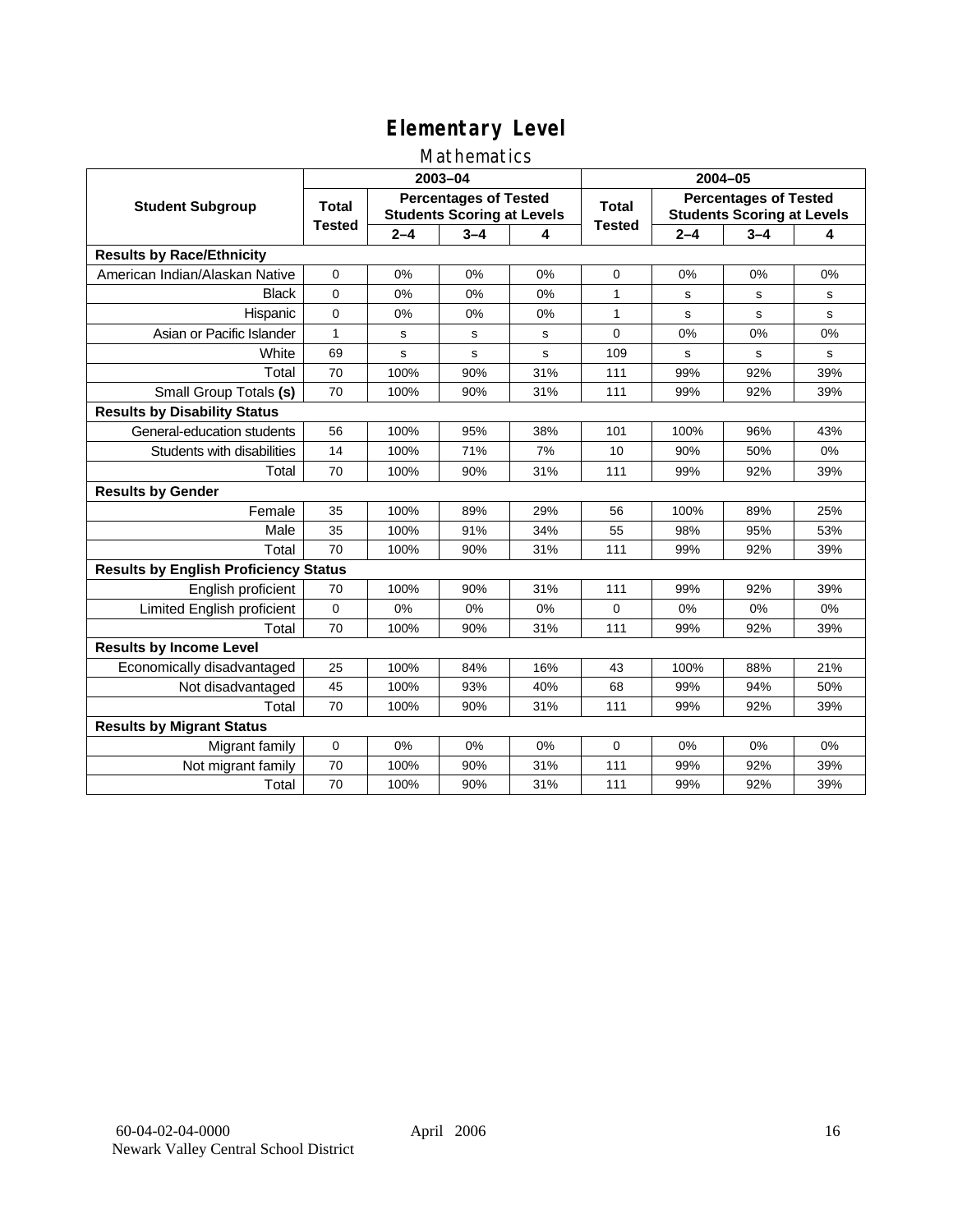#### **Science**

|                                              | 2003-04                       |         |                                                                   |             | 2004-05                       |         |                                                                   |     |
|----------------------------------------------|-------------------------------|---------|-------------------------------------------------------------------|-------------|-------------------------------|---------|-------------------------------------------------------------------|-----|
| <b>Student Subgroup</b>                      | <b>Total</b><br><b>Tested</b> |         | <b>Percentages of Tested</b><br><b>Students Scoring at Levels</b> |             | <b>Total</b><br><b>Tested</b> |         | <b>Percentages of Tested</b><br><b>Students Scoring at Levels</b> |     |
|                                              |                               | $2 - 4$ | $3 - 4$                                                           | 4           |                               | $2 - 4$ | $3 - 4$                                                           | 4   |
| <b>Results by Race/Ethnicity</b>             |                               |         |                                                                   |             |                               |         |                                                                   |     |
| American Indian/Alaskan Native               | 0                             | 0%      | 0%                                                                | 0%          | 0                             | 0%      | 0%                                                                | 0%  |
| <b>Black</b>                                 | $\Omega$                      | 0%      | 0%                                                                | 0%          | 1                             | S       | s                                                                 | s   |
| Hispanic                                     | 0                             | 0%      | 0%                                                                | 0%          | 1                             | s       | s                                                                 | s   |
| Asian or Pacific Islander                    | $\mathbf{1}$                  | s       | s                                                                 | $\mathbf s$ | $\mathbf 0$                   | 0%      | 0%                                                                | 0%  |
| White                                        | 68                            | s       | s                                                                 | s           | 109                           | s       | s                                                                 | s   |
| Total                                        | 69                            | 100%    | 97%                                                               | 38%         | 111                           | 98%     | 95%                                                               | 45% |
| Small Group Totals (s)                       | 69                            | 100%    | 97%                                                               | 38%         | 111                           | 98%     | 95%                                                               | 45% |
| <b>Results by Disability Status</b>          |                               |         |                                                                   |             |                               |         |                                                                   |     |
| General-education students                   | 55                            | 100%    | 98%                                                               | 45%         | 101                           | 98%     | 97%                                                               | 50% |
| Students with disabilities                   | 14                            | 100%    | 93%                                                               | 7%          | 10                            | 100%    | 70%                                                               | 0%  |
| Total                                        | 69                            | 100%    | 97%                                                               | 38%         | 111                           | 98%     | 95%                                                               | 45% |
| <b>Results by Gender</b>                     |                               |         |                                                                   |             |                               |         |                                                                   |     |
| Female                                       | 34                            | 100%    | 94%                                                               | 32%         | 56                            | 98%     | 91%                                                               | 29% |
| Male                                         | 35                            | 100%    | 100%                                                              | 43%         | 55                            | 98%     | 98%                                                               | 62% |
| Total                                        | 69                            | 100%    | 97%                                                               | 38%         | 111                           | 98%     | 95%                                                               | 45% |
| <b>Results by English Proficiency Status</b> |                               |         |                                                                   |             |                               |         |                                                                   |     |
| English proficient                           | 69                            | 100%    | 97%                                                               | 38%         | 111                           | 98%     | 95%                                                               | 45% |
| Limited English proficient                   | 0                             | 0%      | 0%                                                                | 0%          | 0                             | 0%      | 0%                                                                | 0%  |
| Total                                        | 69                            | 100%    | 97%                                                               | 38%         | 111                           | 98%     | 95%                                                               | 45% |
| <b>Results by Income Level</b>               |                               |         |                                                                   |             |                               |         |                                                                   |     |
| Economically disadvantaged                   | 25                            | 100%    | 92%                                                               | 24%         | 43                            | 95%     | 88%                                                               | 28% |
| Not disadvantaged                            | 44                            | 100%    | 100%                                                              | 45%         | 68                            | 100%    | 99%                                                               | 56% |
| Total                                        | 69                            | 100%    | 97%                                                               | 38%         | 111                           | 98%     | 95%                                                               | 45% |
| <b>Results by Migrant Status</b>             |                               |         |                                                                   |             |                               |         |                                                                   |     |
| Migrant family                               | 0                             | 0%      | 0%                                                                | 0%          | $\mathbf 0$                   | 0%      | 0%                                                                | 0%  |
| Not migrant family                           | 69                            | 100%    | 97%                                                               | 38%         | 111                           | 98%     | 95%                                                               | 45% |
| Total                                        | 69                            | 100%    | 97%                                                               | 38%         | 111                           | 98%     | 95%                                                               | 45% |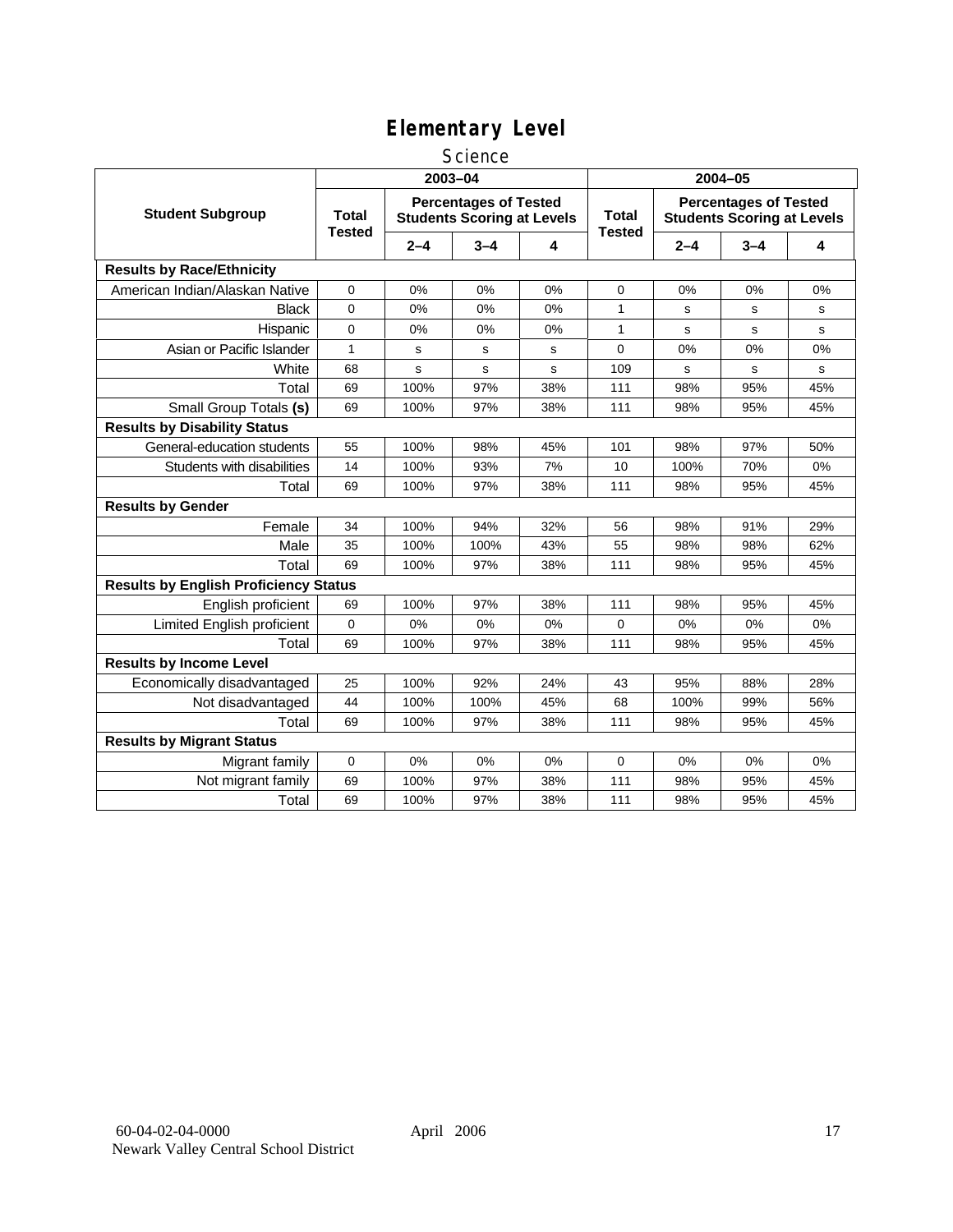## English Language Arts

|                                              |               |         | ັ<br>2003-04                                                      |    | 2004-05       |         |                                                                   |       |  |
|----------------------------------------------|---------------|---------|-------------------------------------------------------------------|----|---------------|---------|-------------------------------------------------------------------|-------|--|
| <b>Student Subgroup</b>                      | <b>Total</b>  |         | <b>Percentages of Tested</b><br><b>Students Scoring at Levels</b> |    | <b>Total</b>  |         | <b>Percentages of Tested</b><br><b>Students Scoring at Levels</b> |       |  |
|                                              | <b>Tested</b> | $2 - 4$ | $3 - 4$                                                           | 4  | <b>Tested</b> | $2 - 4$ | $3 - 4$                                                           | 4     |  |
| <b>Results by Race/Ethnicity</b>             |               |         |                                                                   |    |               |         |                                                                   |       |  |
| American Indian/Alaskan Native               | $\mathbf 0$   | 0%      | 0%                                                                | 0% | 0             | 0%      | 0%                                                                | 0%    |  |
| <b>Black</b>                                 | 0             | 0%      | 0%                                                                | 0% | 1             | s       | s                                                                 | s     |  |
| Hispanic                                     | $\Omega$      | 0%      | 0%                                                                | 0% | 1             | s       | s                                                                 | s     |  |
| Asian or Pacific Islander                    | $\mathbf 0$   | 0%      | 0%                                                                | 0% | $\mathbf 0$   | 0%      | 0%                                                                | 0%    |  |
| White                                        | 119           | 92%     | 44%                                                               | 7% | 131           | s       | $\mathbf s$                                                       | s     |  |
| Total                                        | 119           | 92%     | 44%                                                               | 7% | 133           | 93%     | 48%                                                               | 13%   |  |
| Small Group Totals (s)                       | $\Omega$      | 0%      | 0%                                                                | 0% | 133           | 93%     | 48%                                                               | 13%   |  |
| <b>Results by Disability Status</b>          |               |         |                                                                   |    |               |         |                                                                   |       |  |
| General-education students                   | 99            | 97%     | 51%                                                               | 8% | 116           | 100%    | 54%                                                               | 15%   |  |
| Students with disabilities                   | 20            | 70%     | 10%                                                               | 0% | 17            | 47%     | 6%                                                                | $0\%$ |  |
| Total                                        | 119           | 92%     | 44%                                                               | 7% | 133           | 93%     | 48%                                                               | 13%   |  |
| <b>Results by Gender</b>                     |               |         |                                                                   |    |               |         |                                                                   |       |  |
| Female                                       | 48            | 96%     | 58%                                                               | 4% | 64            | 97%     | 50%                                                               | 13%   |  |
| Male                                         | 71            | 90%     | 34%                                                               | 8% | 69            | 90%     | 46%                                                               | 13%   |  |
| Total                                        | 119           | 92%     | 44%                                                               | 7% | 133           | 93%     | 48%                                                               | 13%   |  |
| <b>Results by English Proficiency Status</b> |               |         |                                                                   |    |               |         |                                                                   |       |  |
| English proficient                           | 119           | 92%     | 44%                                                               | 7% | 133           | 93%     | 48%                                                               | 13%   |  |
| Limited English proficient                   | 0             | 0%      | 0%                                                                | 0% | 0             | 0%      | 0%                                                                | 0%    |  |
| Total                                        | 119           | 92%     | 44%                                                               | 7% | 133           | 93%     | 48%                                                               | 13%   |  |
| <b>Results by Income Level</b>               |               |         |                                                                   |    |               |         |                                                                   |       |  |
| Economically disadvantaged                   | 40            | 85%     | 35%                                                               | 5% | 41            | 90%     | 32%                                                               | 7%    |  |
| Not disadvantaged                            | 79            | 96%     | 48%                                                               | 8% | 92            | 95%     | 55%                                                               | 15%   |  |
| Total                                        | 119           | 92%     | 44%                                                               | 7% | 133           | 93%     | 48%                                                               | 13%   |  |
| <b>Results by Migrant Status</b>             |               |         |                                                                   |    |               |         |                                                                   |       |  |
| Migrant family                               | 1             | s       | s                                                                 | s  | 0             | 0%      | 0%                                                                | 0%    |  |
| Not migrant family                           | 118           | s       | s                                                                 | s  | 133           | 93%     | 48%                                                               | 13%   |  |
| Total                                        | 119           | 92%     | 44%                                                               | 7% | 133           | 93%     | 48%                                                               | 13%   |  |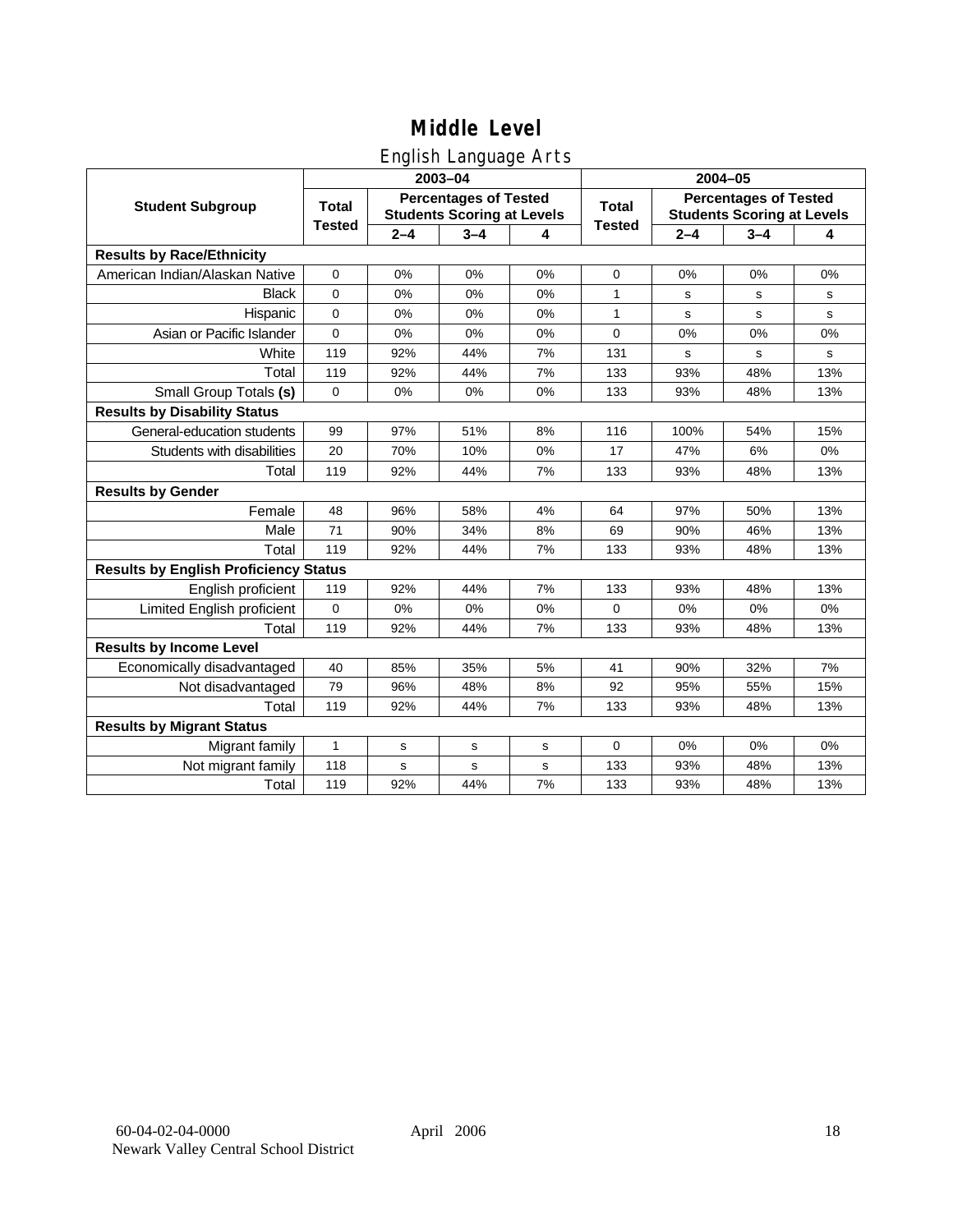### Mathematics

|                                              |               |         | 2003-04                                                           |    | 2004-05       |             |                                                                   |             |
|----------------------------------------------|---------------|---------|-------------------------------------------------------------------|----|---------------|-------------|-------------------------------------------------------------------|-------------|
| <b>Student Subgroup</b>                      | <b>Total</b>  |         | <b>Percentages of Tested</b><br><b>Students Scoring at Levels</b> |    | <b>Total</b>  |             | <b>Percentages of Tested</b><br><b>Students Scoring at Levels</b> |             |
|                                              | <b>Tested</b> | $2 - 4$ | $3 - 4$                                                           | 4  | <b>Tested</b> | $2 - 4$     | $3 - 4$                                                           | 4           |
| <b>Results by Race/Ethnicity</b>             |               |         |                                                                   |    |               |             |                                                                   |             |
| American Indian/Alaskan Native               | $\mathbf{0}$  | 0%      | 0%                                                                | 0% | $\Omega$      | 0%          | 0%                                                                | 0%          |
| <b>Black</b>                                 | $\Omega$      | 0%      | 0%                                                                | 0% | 1             | s           | s                                                                 | s           |
| Hispanic                                     | $\Omega$      | 0%      | 0%                                                                | 0% | 1             | s           | s                                                                 | s           |
| Asian or Pacific Islander                    | $\mathbf 0$   | 0%      | 0%                                                                | 0% | 0             | 0%          | 0%                                                                | 0%          |
| White                                        | 120           | 88%     | 45%                                                               | 4% | 129           | $\mathbf s$ | $\mathbf s$                                                       | $\mathbf s$ |
| Total                                        | 120           | 88%     | 45%                                                               | 4% | 131           | 86%         | 55%                                                               | 15%         |
| Small Group Totals (s)                       | $\mathbf 0$   | 0%      | 0%                                                                | 0% | 131           | 86%         | 55%                                                               | 15%         |
| <b>Results by Disability Status</b>          |               |         |                                                                   |    |               |             |                                                                   |             |
| General-education students                   | 99            | 98%     | 53%                                                               | 5% | 114           | 95%         | 62%                                                               | 17%         |
| Students with disabilities                   | 21            | 38%     | 10%                                                               | 0% | 17            | 29%         | 6%                                                                | 0%          |
| Total                                        | 120           | 88%     | 45%                                                               | 4% | 131           | 86%         | 55%                                                               | 15%         |
| <b>Results by Gender</b>                     |               |         |                                                                   |    |               |             |                                                                   |             |
| Female                                       | 49            | 94%     | 51%                                                               | 4% | 64            | 88%         | 55%                                                               | 19%         |
| Male                                         | 71            | 83%     | 41%                                                               | 4% | 67            | 85%         | 55%                                                               | 10%         |
| Total                                        | 120           | 88%     | 45%                                                               | 4% | 131           | 86%         | 55%                                                               | 15%         |
| <b>Results by English Proficiency Status</b> |               |         |                                                                   |    |               |             |                                                                   |             |
| English proficient                           | 120           | 88%     | 45%                                                               | 4% | 131           | 86%         | 55%                                                               | 15%         |
| Limited English proficient                   | 0             | 0%      | 0%                                                                | 0% | $\Omega$      | 0%          | 0%                                                                | 0%          |
| Total                                        | 120           | 88%     | 45%                                                               | 4% | 131           | 86%         | 55%                                                               | 15%         |
| <b>Results by Income Level</b>               |               |         |                                                                   |    |               |             |                                                                   |             |
| Economically disadvantaged                   | 37            | 76%     | 22%                                                               | 0% | 41            | 80%         | 37%                                                               | 5%          |
| Not disadvantaged                            | 83            | 93%     | 55%                                                               | 6% | 90            | 89%         | 63%                                                               | 19%         |
| Total                                        | 120           | 88%     | 45%                                                               | 4% | 131           | 86%         | 55%                                                               | 15%         |
| <b>Results by Migrant Status</b>             |               |         |                                                                   |    |               |             |                                                                   |             |
| Migrant family                               | 0             | 0%      | 0%                                                                | 0% | $\Omega$      | 0%          | 0%                                                                | 0%          |
| Not migrant family                           | 120           | 88%     | 45%                                                               | 4% | 131           | 86%         | 55%                                                               | 15%         |
| Total                                        | 120           | 88%     | 45%                                                               | 4% | 131           | 86%         | 55%                                                               | 15%         |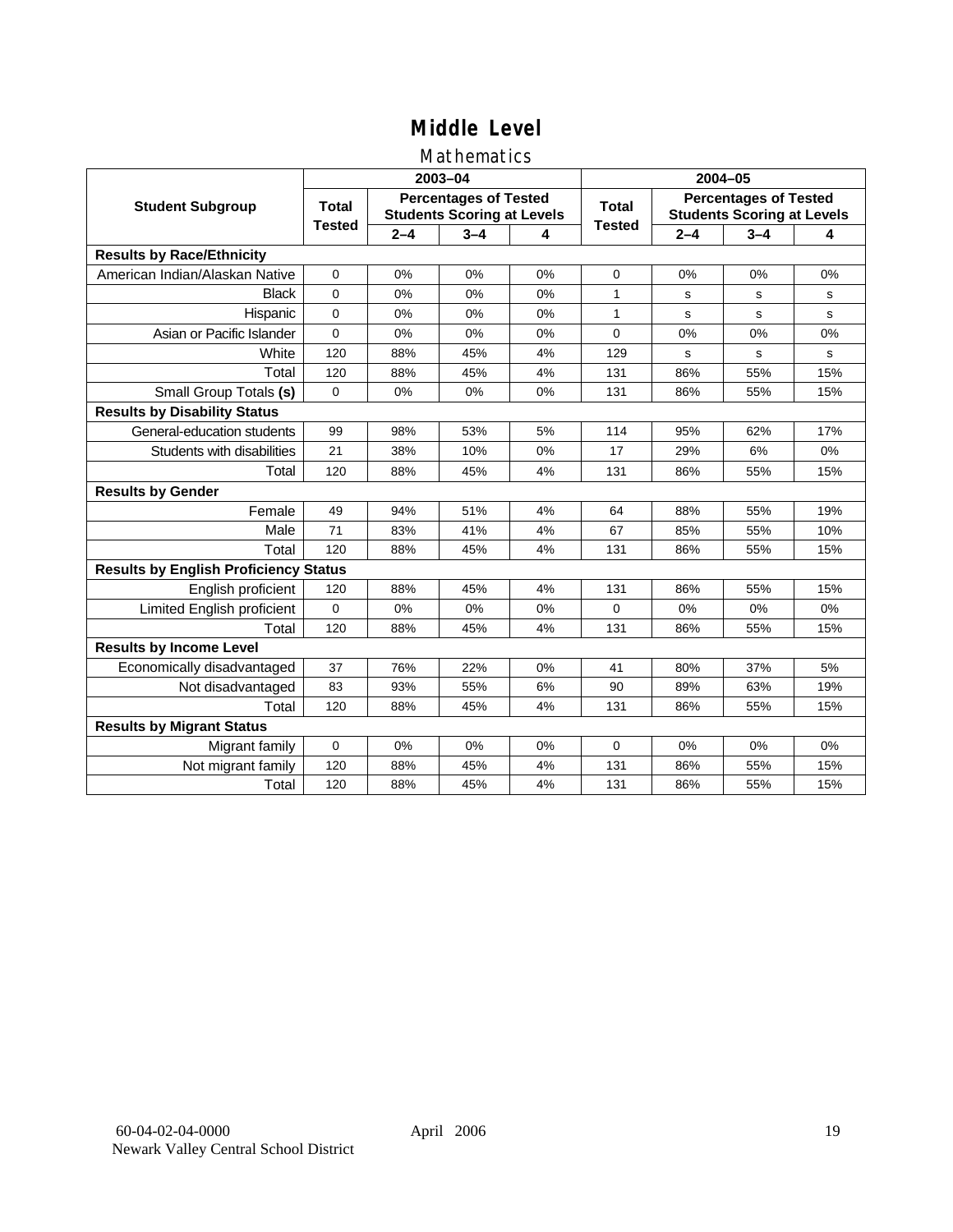#### **Science**

|                                              |               |         | 2003-04                                                           |       | 2004-05       |             |                                                                   |     |  |
|----------------------------------------------|---------------|---------|-------------------------------------------------------------------|-------|---------------|-------------|-------------------------------------------------------------------|-----|--|
| <b>Student Subgroup</b>                      | <b>Total</b>  |         | <b>Percentages of Tested</b><br><b>Students Scoring at Levels</b> |       | <b>Total</b>  |             | <b>Percentages of Tested</b><br><b>Students Scoring at Levels</b> |     |  |
|                                              | <b>Tested</b> | $2 - 4$ | $3 - 4$                                                           | 4     | <b>Tested</b> | $2 - 4$     | $3 - 4$                                                           | 4   |  |
| <b>Results by Race/Ethnicity</b>             |               |         |                                                                   |       |               |             |                                                                   |     |  |
| American Indian/Alaskan Native               | $\mathbf 0$   | 0%      | 0%                                                                | 0%    | $\Omega$      | 0%          | 0%                                                                | 0%  |  |
| <b>Black</b>                                 | 0             | 0%      | 0%                                                                | 0%    | 1             | s           | s                                                                 | s   |  |
| Hispanic                                     | 0             | 0%      | 0%                                                                | 0%    | 1             | s           | s                                                                 | s   |  |
| Asian or Pacific Islander                    | $\Omega$      | 0%      | 0%                                                                | $0\%$ | 0             | 0%          | 0%                                                                | 0%  |  |
| White                                        | 101           | 96%     | 84%                                                               | 26%   | 123           | $\mathbf s$ | s                                                                 | s   |  |
| Total                                        | 101           | 96%     | 84%                                                               | 26%   | 125           | 97%         | 84%                                                               | 38% |  |
| Small Group Totals (s)                       | $\mathbf 0$   | 0%      | 0%                                                                | 0%    | 125           | 97%         | 84%                                                               | 38% |  |
| <b>Results by Disability Status</b>          |               |         |                                                                   |       |               |             |                                                                   |     |  |
| General-education students                   | 84            | 99%     | 92%                                                               | 31%   | 110           | 100%        | 91%                                                               | 43% |  |
| Students with disabilities                   | 17            | 82%     | 47%                                                               | $0\%$ | 15            | 73%         | 33%                                                               | 0%  |  |
| Total                                        | 101           | 96%     | 84%                                                               | 26%   | 125           | 97%         | 84%                                                               | 38% |  |
| <b>Results by Gender</b>                     |               |         |                                                                   |       |               |             |                                                                   |     |  |
| Female                                       | 42            | 98%     | 88%                                                               | 33%   | 62            | 98%         | 85%                                                               | 39% |  |
| Male                                         | 59            | 95%     | 81%                                                               | 20%   | 63            | 95%         | 83%                                                               | 37% |  |
| Total                                        | 101           | 96%     | 84%                                                               | 26%   | 125           | 97%         | 84%                                                               | 38% |  |
| <b>Results by English Proficiency Status</b> |               |         |                                                                   |       |               |             |                                                                   |     |  |
| English proficient                           | 101           | 96%     | 84%                                                               | 26%   | 125           | 97%         | 84%                                                               | 38% |  |
| Limited English proficient                   | $\Omega$      | $0\%$   | 0%                                                                | $0\%$ | 0             | 0%          | 0%                                                                | 0%  |  |
| Total                                        | 101           | 96%     | 84%                                                               | 26%   | 125           | 97%         | 84%                                                               | 38% |  |
| <b>Results by Income Level</b>               |               |         |                                                                   |       |               |             |                                                                   |     |  |
| Economically disadvantaged                   | 32            | 94%     | 72%                                                               | 13%   | 37            | 95%         | 76%                                                               | 24% |  |
| Not disadvantaged                            | 69            | 97%     | 90%                                                               | 32%   | 88            | 98%         | 88%                                                               | 43% |  |
| Total                                        | 101           | 96%     | 84%                                                               | 26%   | 125           | 97%         | 84%                                                               | 38% |  |
| <b>Results by Migrant Status</b>             |               |         |                                                                   |       |               |             |                                                                   |     |  |
| Migrant family                               | $\mathbf 0$   | 0%      | 0%                                                                | 0%    | 0             | 0%          | 0%                                                                | 0%  |  |
| Not migrant family                           | 101           | 96%     | 84%                                                               | 26%   | 125           | 97%         | 84%                                                               | 38% |  |
| Total                                        | 101           | 96%     | 84%                                                               | 26%   | 125           | 97%         | 84%                                                               | 38% |  |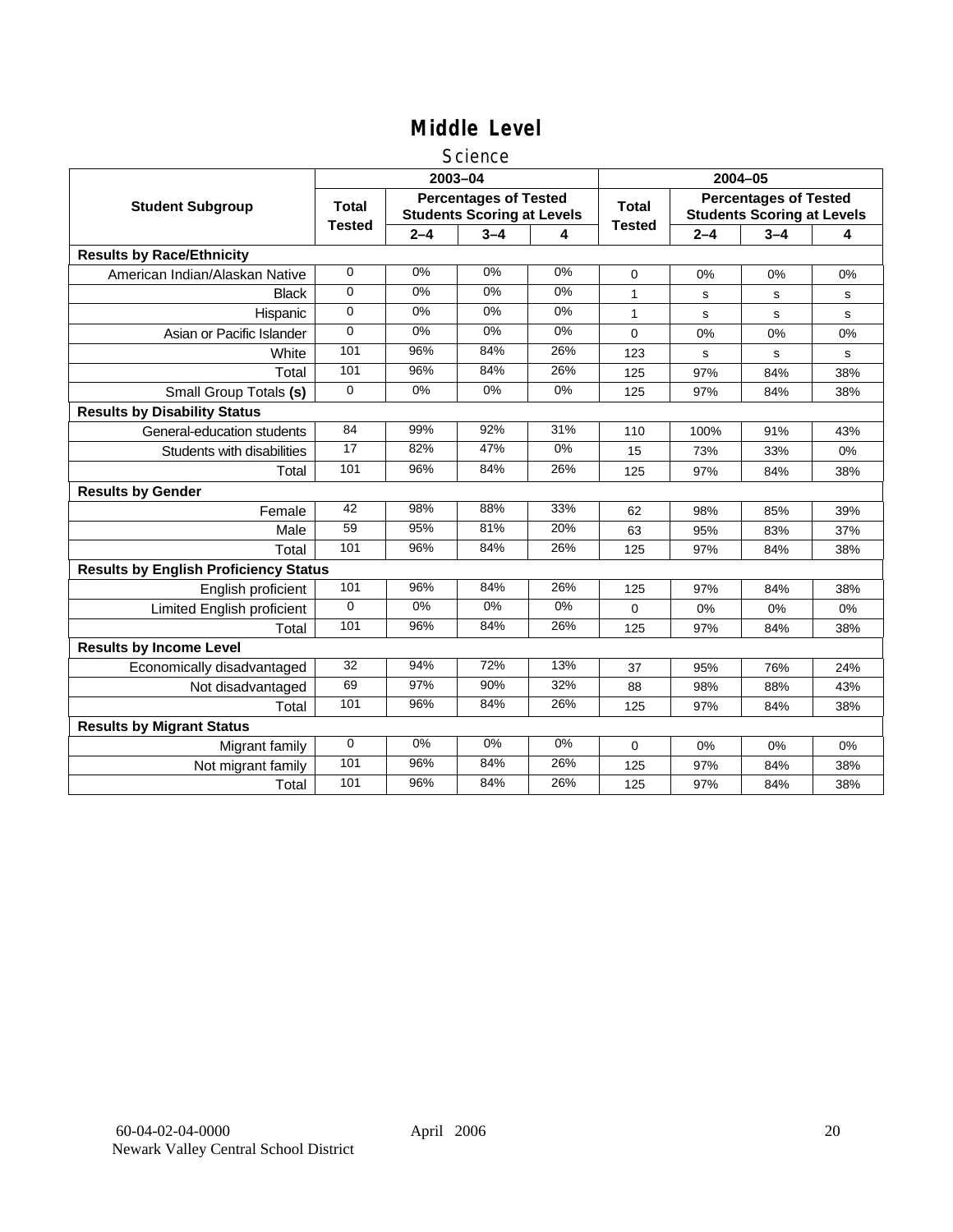## **2000 and 2001 High School Cohorts**

General-education students who first entered ninth grade in 2000 or 2001 must score 55 or higher on Regents English and mathematics examinations to graduate. During the phase-in of the Regents examination graduation requirements, all students (with district board of education approval) may qualify for a local diploma by earning a score of 55–64 on the required Regents examinations; a score of 65 or higher is required for a Regents diploma. Students with disabilities and certain students with a Section 504 Accommodation Plan may qualify for a local diploma by passing Regents competency tests. The data in these tables show the performance of the cohorts as of June 30<sup>th</sup> of the fourth year after first entering grade 9.

#### **Performance on the English Assessment Requirement for Graduation**

|                                              | 2000 Cohort                  |                          |               |                   |                                  | 2001 Cohort     |                          |                |                   |                                  |
|----------------------------------------------|------------------------------|--------------------------|---------------|-------------------|----------------------------------|-----------------|--------------------------|----------------|-------------------|----------------------------------|
| <b>Student Subgroup</b>                      |                              | <b>Count of Students</b> |               |                   | <b>Percent</b><br><b>Meeting</b> |                 | <b>Count of Students</b> |                |                   | <b>Percent</b><br><b>Meeting</b> |
|                                              | <b>Students</b><br>in Cohort | by Score                 |               |                   |                                  | <b>Students</b> | by Score                 |                |                   |                                  |
|                                              |                              | <b>Regents</b>           |               | Pass-             | Gradu-                           | in              | <b>Regents</b>           |                | Pass-             | Gradua-                          |
|                                              |                              | $55 -$<br>64             | $65 -$<br>100 | ed<br><b>RCTs</b> | ation<br>Require-<br>ment        | <b>Cohort</b>   | $55 -$<br>64             | $65-$<br>100   | ed<br><b>RCTs</b> | tion<br>Require-<br>ment         |
| <b>Results by Race/Ethnicity</b>             |                              |                          |               |                   |                                  |                 |                          |                |                   |                                  |
| American Indian/Alaskan Native               | $\mathbf 0$                  | 0                        | $\mathbf 0$   | 0                 | 0%                               | 0               | 0                        | $\mathbf 0$    | 0                 | 0%                               |
| <b>Black</b>                                 | 0                            | 0                        | $\mathbf 0$   | 0                 | 0%                               | 0               | $\mathbf 0$              | $\mathbf 0$    | 0                 | 0%                               |
| Hispanic                                     | 0                            | $\mathbf 0$              | $\mathbf 0$   | 0                 | 0%                               | $\mathbf{1}$    | s                        | s              | s                 | s                                |
| Asian or Pacific Islander                    | $\Omega$                     | $\mathbf 0$              | $\Omega$      | $\overline{0}$    | 0%                               | $\Omega$        | $\Omega$                 | $\Omega$       | $\overline{0}$    | 0%                               |
| White                                        | 108                          | 12                       | 83            | $\mathbf{1}$      | 89%                              | 115             | s                        | s              | s                 | s                                |
| Total                                        | 108                          | 12                       | 83            | $\mathbf{1}$      | 89%                              | 116             | 5                        | 86             | 5                 | 83%                              |
| Small Group Totals (s)                       | $\Omega$                     | $\mathbf{0}$             | $\mathbf{0}$  | $\Omega$          | 0%                               | 116             | 5                        | 86             | 5                 | 83%                              |
| <b>Results by Disability Status</b>          |                              |                          |               |                   |                                  |                 |                          |                |                   |                                  |
| General-education students                   | 94                           | 10                       | 79            | 0                 | 95%                              | 98              | 5                        | 84             | 1                 | 92%                              |
| Students with disabilities                   | 14                           | 2                        | 4             | $\mathbf{1}$      | 50%                              | 18              | 0                        | $\overline{2}$ | 4                 | 33%                              |
| Total                                        | 108                          | 12                       | 83            | $\mathbf{1}$      | 89%                              | 116             | 5                        | 86             | 5                 | 83%                              |
| <b>Results by Gender</b>                     |                              |                          |               |                   |                                  |                 |                          |                |                   |                                  |
| Female                                       | 55                           | $\overline{7}$           | 41            | 0                 | 87%                              | 48              | 3                        | 40             | $\mathbf{1}$      | 92%                              |
| Male                                         | 53                           | 5                        | 42            | 1                 | 91%                              | 68              | $\overline{2}$           | 46             | 4                 | 76%                              |
| Total                                        | 108                          | 12                       | 83            | $\mathbf{1}$      | 89%                              | 116             | 5                        | 86             | 5                 | 83%                              |
| <b>Results by English Proficiency Status</b> |                              |                          |               |                   |                                  |                 |                          |                |                   |                                  |
| English proficient                           | 108                          | 12                       | 83            | 1                 | 89%                              | 116             | 5                        | 86             | 5                 | 83%                              |
| Limited English proficient                   | 0                            | 0                        | $\mathbf 0$   | 0                 | 0%                               | 0               | 0                        | 0              | 0                 | 0%                               |
| Total                                        | 108                          | 12                       | 83            | $\mathbf{1}$      | 89%                              | 116             | 5                        | 86             | 5                 | 83%                              |
| <b>Results by Income Level</b>               |                              |                          |               |                   |                                  |                 |                          |                |                   |                                  |
| Economically disadvantaged                   | 15                           | 4                        | 9             | 0                 | 87%                              | 29              | 3                        | 21             | $\overline{2}$    | 90%                              |
| Not disadvantaged                            | 93                           | 8                        | 74            | $\mathbf{1}$      | 89%                              | 87              | $\overline{c}$           | 65             | 3                 | 80%                              |
| Total                                        | 108                          | 12                       | 83            | 1                 | 89%                              | 116             | 5                        | 86             | 5                 | 83%                              |
| <b>Results by Migrant Status</b>             |                              |                          |               |                   |                                  |                 |                          |                |                   |                                  |
| Migrant family                               | 0                            | 0                        | $\mathbf 0$   | 0                 | 0%                               | $\Omega$        | 0                        | $\mathbf 0$    | 0                 | 0%                               |
| Not migrant family                           | 108                          | 12                       | 83            | 1                 | 89%                              | 116             | 5                        | 86             | 5                 | 83%                              |
| Total                                        | 108                          | 12                       | 83            | $\mathbf{1}$      | 89%                              | 116             | 5                        | 86             | 5                 | 83%                              |

#### **after Four Years of High School**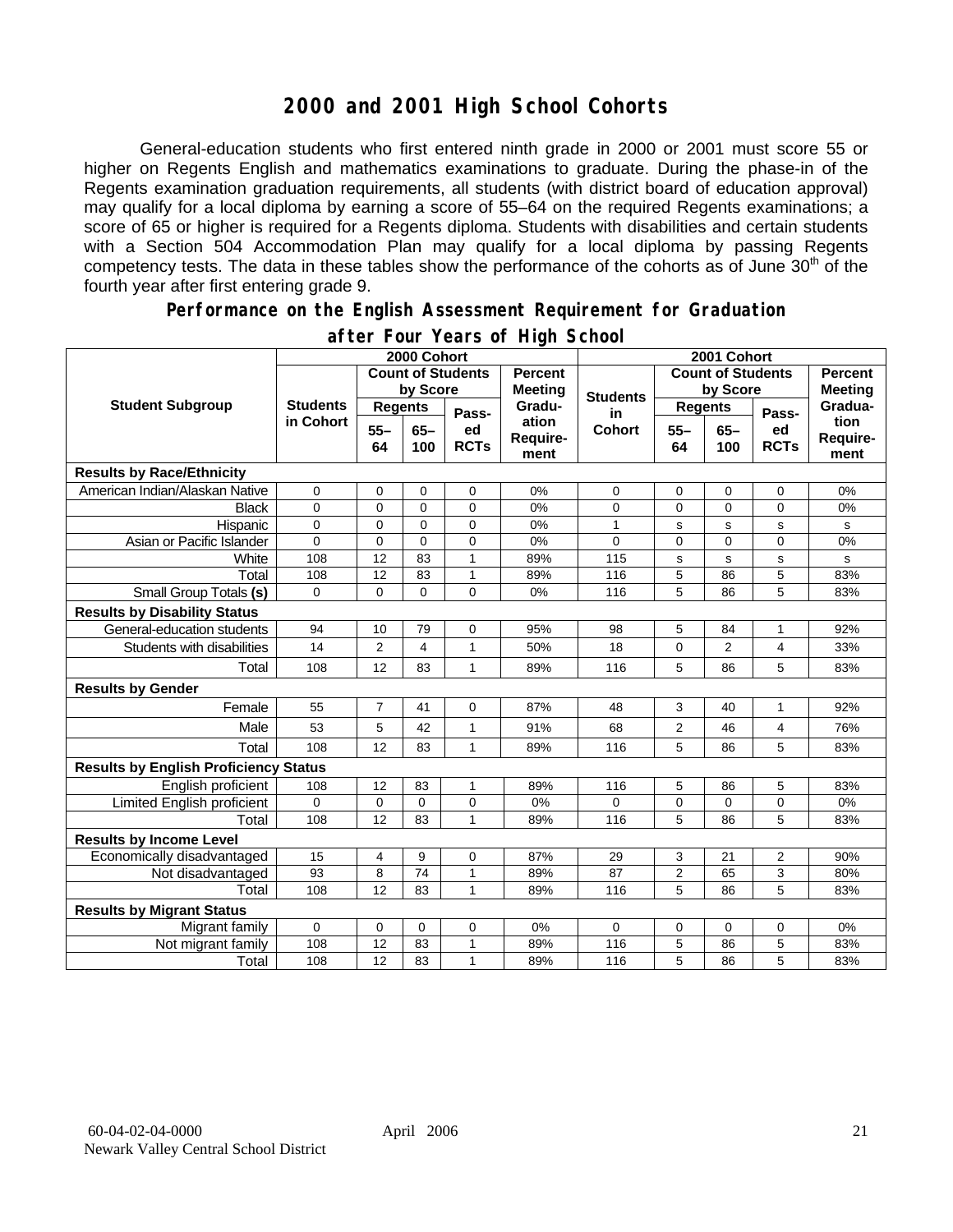#### **Performance on the Mathematics Assessment Requirement for Graduation after Four Years of High School**

|                                              | <u><b>Siddaction artor roar roars or right conco</b></u><br>2000 Cohort |                              |             |                            |                           | 2001 Cohort              |                |             |                |                |
|----------------------------------------------|-------------------------------------------------------------------------|------------------------------|-------------|----------------------------|---------------------------|--------------------------|----------------|-------------|----------------|----------------|
| <b>Student Subgroup</b>                      | <b>Count of Students</b>                                                |                              |             |                            | <b>Percent</b>            | <b>Count of Students</b> |                |             | <b>Percent</b> |                |
|                                              | <b>Students</b><br>in<br><b>Cohort</b>                                  | by Score                     |             |                            | <b>Meeting</b>            |                          | by Score       |             |                | <b>Meeting</b> |
|                                              |                                                                         | <b>Regents</b>               |             |                            | Gradu-                    | <b>Students</b><br>in    | <b>Regents</b> |             |                | Gradua-        |
|                                              |                                                                         | $55 -$<br>$65-$<br>64<br>100 |             | Pass-<br>ed<br><b>RCTs</b> | ation<br>Require-<br>ment | <b>Cohort</b>            | $55 -$         | $65-$       | Pass-<br>ed    | tion           |
|                                              |                                                                         |                              |             |                            |                           |                          | 64             | 100         | <b>RCTs</b>    | Require-       |
|                                              |                                                                         |                              |             |                            |                           |                          |                |             |                | ment           |
| <b>Results by Race/Ethnicity</b>             |                                                                         |                              |             |                            |                           |                          |                |             |                |                |
| American Indian/Alaskan Native               | $\mathbf 0$                                                             | 0                            | 0           | 0                          | 0%                        | 0                        | 0              | 0           | 0              | 0%             |
| <b>Black</b>                                 | $\Omega$                                                                | $\mathbf 0$                  | $\Omega$    | $\Omega$                   | 0%                        | $\overline{0}$           | $\mathbf 0$    | $\mathbf 0$ | 0              | 0%             |
| Hispanic                                     | 0                                                                       | $\mathbf 0$                  | $\mathbf 0$ | 0                          | 0%                        | 1                        | s              | s           | s              | s              |
| Asian or Pacific Islander                    | $\overline{0}$                                                          | $\mathbf 0$                  | $\mathbf 0$ | 0                          | 0%                        | 0                        | $\mathbf 0$    | $\mathbf 0$ | 0              | 0%             |
| White                                        | 108                                                                     | 16                           | 70          | 5                          | 84%                       | 115                      | s              | s           | s              | s              |
| Total                                        | 108                                                                     | 16                           | 70          | 5                          | 84%                       | 116                      | 12             | 82          | 4              | 84%            |
| <b>Small Group Totals (s)</b>                | $\Omega$                                                                | 0                            | $\Omega$    | $\Omega$                   | 0%                        | 116                      | 12             | 82          | 4              | 84%            |
| <b>Results by Disability Status</b>          |                                                                         |                              |             |                            |                           |                          |                |             |                |                |
| General-education students                   | 94                                                                      | 14                           | 67          | 1                          | 87%                       | 98                       | 9              | 82          | 1              | 94%            |
| Students with disabilities                   | 14                                                                      | $\overline{2}$               | 3           | 4                          | 64%                       | 18                       | 3              | $\mathbf 0$ | 3              | 33%            |
| Total                                        | 108                                                                     | 16                           | 70          | 5                          | 84%                       | 116                      | 12             | 82          | 4              | 84%            |
| <b>Results by Gender</b>                     |                                                                         |                              |             |                            |                           |                          |                |             |                |                |
| Female                                       | 55                                                                      | 8                            | 35          | $\overline{2}$             | 82%                       | 48                       | 3              | 38          | $\mathbf{1}$   | 88%            |
| Male                                         | 53                                                                      | 8                            | 35          | 3                          | 87%                       | 68                       | 9              | 44          | 3              | 82%            |
| Total                                        | 108                                                                     | 16                           | 70          | 5                          | 84%                       | 116                      | 12             | 82          | 4              | 84%            |
| <b>Results by English Proficiency Status</b> |                                                                         |                              |             |                            |                           |                          |                |             |                |                |
| English proficient                           | 108                                                                     | 16                           | 70          | 5                          | 84%                       | 116                      | 12             | 82          | 4              | 84%            |
| Limited English proficient                   | 0                                                                       | $\mathbf 0$                  | 0           | 0                          | 0%                        | 0                        | $\mathbf 0$    | $\mathbf 0$ | 0              | 0%             |
| Total                                        | 108                                                                     | 16                           | 70          | 5                          | 84%                       | 116                      | 12             | 82          | 4              | 84%            |
| <b>Results by Income Level</b>               |                                                                         |                              |             |                            |                           |                          |                |             |                |                |
| Economically disadvantaged                   | 15                                                                      | 5                            | 8           | 1                          | 93%                       | 29                       | 3              | 21          | 0              | 83%            |
| Not disadvantaged                            | 93                                                                      | $\overline{11}$              | 62          | 4                          | 83%                       | 87                       | 9              | 61          | 4              | 85%            |
| Total                                        | 108                                                                     | 16                           | 70          | 5                          | 84%                       | 116                      | 12             | 82          | 4              | 84%            |
| <b>Results by Migrant Status</b>             |                                                                         |                              |             |                            |                           |                          |                |             |                |                |
| Migrant family                               | 0                                                                       | 0                            | 0           | 0                          | 0%                        | 0                        | 0              | 0           | 0              | 0%             |
| Not migrant family                           | 108                                                                     | 16                           | 70          | 5                          | 84%                       | 116                      | 12             | 82          | 4              | 84%            |
| Total                                        | 108                                                                     | 16                           | 70          | 5                          | 84%                       | 116                      | 12             | 82          | 4              | 84%            |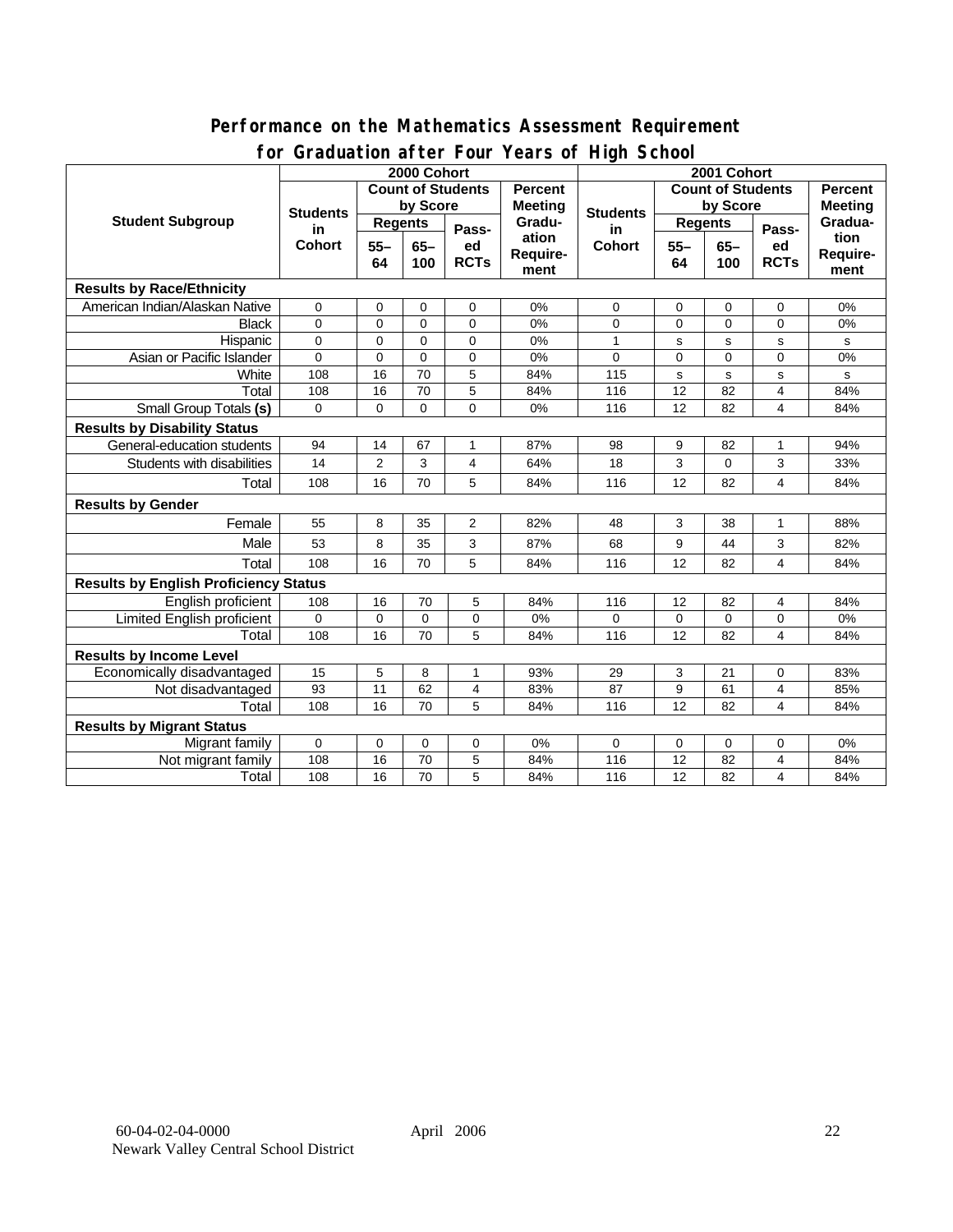## **Cohort Graduation Rates**

Students were counted as graduates if they earned a local diploma with or without a Regents endorsement by August 31<sup>st</sup> of the fourth year after first entering grade 9. The graduation-rate cohort includes students who transferred to general education development (GED) programs. These students were not counted in the district accountability cohort for English and mathematics.

|                                              | 1999 Cohort as of<br>August 31, 2003    |                    | 2000 Cohort as of<br><b>August 31, 2004</b> |                    |  |  |  |  |  |
|----------------------------------------------|-----------------------------------------|--------------------|---------------------------------------------|--------------------|--|--|--|--|--|
| <b>Student Subgroup</b>                      | <b>Graduation</b><br><b>Rate Cohort</b> | Graduation<br>Rate | <b>Graduation</b><br><b>Rate Cohort</b>     | Graduation<br>Rate |  |  |  |  |  |
| <b>Results by Race/Ethnicity</b>             |                                         |                    |                                             |                    |  |  |  |  |  |
| American Indian/Alaskan Native               | 0                                       | 0%                 | 0                                           | 0%                 |  |  |  |  |  |
| <b>Black</b>                                 | 1                                       | s                  | $\Omega$                                    | 0%                 |  |  |  |  |  |
| Hispanic                                     | 0                                       | 0%                 | 0                                           | 0%                 |  |  |  |  |  |
| Asian or Pacific Islander                    | 1                                       | s                  | $\Omega$                                    | 0%                 |  |  |  |  |  |
| White                                        | 115                                     | s                  | 114                                         | 80%                |  |  |  |  |  |
| Total                                        | 117                                     | 82%                | 114                                         | 80%                |  |  |  |  |  |
| Small Group Totals (s)                       | 117                                     | 82%                | 0                                           | 0%                 |  |  |  |  |  |
| <b>Results by Disability Status</b>          |                                         |                    |                                             |                    |  |  |  |  |  |
| General-education students                   | 105                                     | 89%                | 99                                          | 85%                |  |  |  |  |  |
| Students with disabilities                   | 12                                      | 25%                | 15                                          | 47%                |  |  |  |  |  |
| Total                                        | 117                                     | 82%                | 114                                         | 80%                |  |  |  |  |  |
| <b>Results by Gender</b>                     |                                         |                    |                                             |                    |  |  |  |  |  |
| Female                                       | 50                                      | 82%                | 59                                          | 80%                |  |  |  |  |  |
| Male                                         | 67                                      | 82%                | 55                                          | 80%                |  |  |  |  |  |
| Total                                        | 117                                     | 82%                | 114                                         | 80%                |  |  |  |  |  |
| <b>Results by English Proficiency Status</b> |                                         |                    |                                             |                    |  |  |  |  |  |
| English proficient                           | 117                                     | 82%                | 114                                         | 80%                |  |  |  |  |  |
| Limited English proficient                   | $\Omega$                                | 0%                 | $\Omega$                                    | 0%                 |  |  |  |  |  |
| Total                                        | 117                                     | 82%                | 114                                         | 80%                |  |  |  |  |  |
| <b>Results by Income Level</b>               |                                         |                    |                                             |                    |  |  |  |  |  |
| Economically disadvantaged                   | 11                                      | 82%                | 16                                          | 69%                |  |  |  |  |  |
| Not disadvantaged                            | 106                                     | 82%                | 98                                          | 82%                |  |  |  |  |  |
| Total                                        | 117                                     | 82%                | 114                                         | 80%                |  |  |  |  |  |
| <b>Results by Migrant Status</b>             |                                         |                    |                                             |                    |  |  |  |  |  |
| Migrant family                               | 1                                       | s                  | $\mathbf 0$                                 | 0%                 |  |  |  |  |  |
| Not migrant family                           | 116                                     | s                  | 114                                         | 80%                |  |  |  |  |  |
| Total                                        | 117                                     | 82%                | 114                                         | 80%                |  |  |  |  |  |